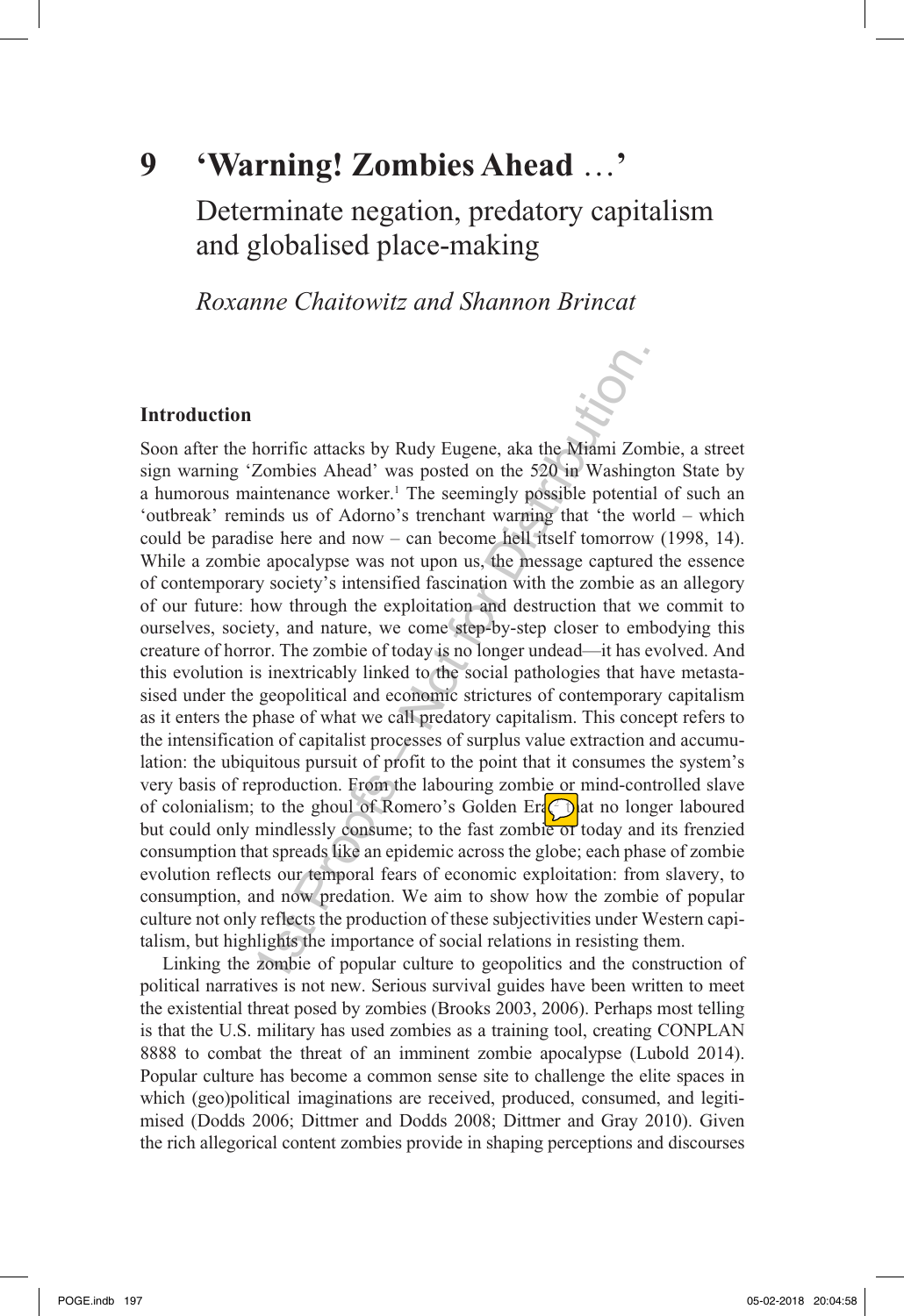of threat, security, and surveillance, the zombie has become a useful pedagogical tool to assist in teaching International Relations (IR) Theory (MacDonald, Hughes, and Dodds 2010; Caso and Hamilton 2015). Some have advanced an ultra-realist or hegemonic narrative (see Drezner 2011; Blanton 2013), while others have been more critical of the allegorical purchase zombies provide by using it to challenge (rather than mirror) the discursive formation, identity constructions, and circulations of power in world politics (see Morrissette 2014; Hannah and Wilkinson 2014). The undead have similarly been used to interrogate the way power, human nature, and the colonisation of space and resources map on to geopolitical representations found in popular culture (see May 2010; Saunders 2012; Pasko 2015). With the mindless zombie knowing no limits nor self-restraint in its insatiable hunger, it is unsurprising that the zombie has become a trope in popular geopolitics for critiquing the current social conditions under capitalism's reign of consumption (see Shaviro 2002; Lauro and Embry 2008; Webb and Byrnand 2008). While popular culture can authenticate or reify representations of people, spaces, and places as 'mimetic of the real world' (Power and Crampton 2005, 197), it is also a site from where to resist these dominant geopolitical narratives, in spite of being shaped by them. It is this co-construction of popular culture and geopolitics (see Grayson in this volume) that allows the zombie to incarnate both the manifestation *and* critique of predatory capitalism. We later take up this challenge by using the zombie to highlight the importance of revivifying social relations as a way to resist zombification.

In popular culture (see Way 2010, Salmaces 2012, Fas<br>
zombie knowing no limits tore straight in its insa<br>
zombie knowing no limits tore at rope in popular geor<br>
are the zombie has become a trope in popular geor<br>
are the z Zombies are political creatures precisely because they give visual depiction and bring forth the chaos of the very real violence hidden under the ideological veil of Western capitalism, it moves into a peculiar  $\circled{r}$  redatory phase. Our fascination with this macabre zombie genre is as potent as ever because, like all survivor-fantasies, it touches upon our deepest instinctual fears and social anxieties situated within existing social conditions. Through them we can process strategies of survival, fantasise acts of heroism or escape, and feel the solidarity of a close-knit community that we no longer experience, given the evisceration of social relations under predatory capitalism. The tragic endings of most zombie movies also help us develop coping mechanisms to deal with the inevitable mastery of consumption *over* us. In this way, what the zombie symbolically consumes is not simply flesh nor man-made borders (we can thank neoliberalism for the latter), but the *socius* itself. By externalising social deformation as mere horror-fantasy, the zombie paradoxically both blinds and reveals what we need to overcome: the erosion of social-life, arguably the most precious of all the world's resources. In the first two parts of this article, we posit the zombie as an allegory of the determinate negation of the human-being—of our uniqueness, will, labour, desires/needs *and* our intersubjective relations with others—under this global economic order. We then chart the changes of zombie physiology, behaviour, and narratives, in cinematic history showing how these reflect the transitions in global political economy—a movement in which the labouring zombie has been displaced by the ravenous horde of consuming ghouls in the last decade.<sup>3</sup> We conclude by speculating a (re)turn to 'the social', as the means to reverse this process of zombification.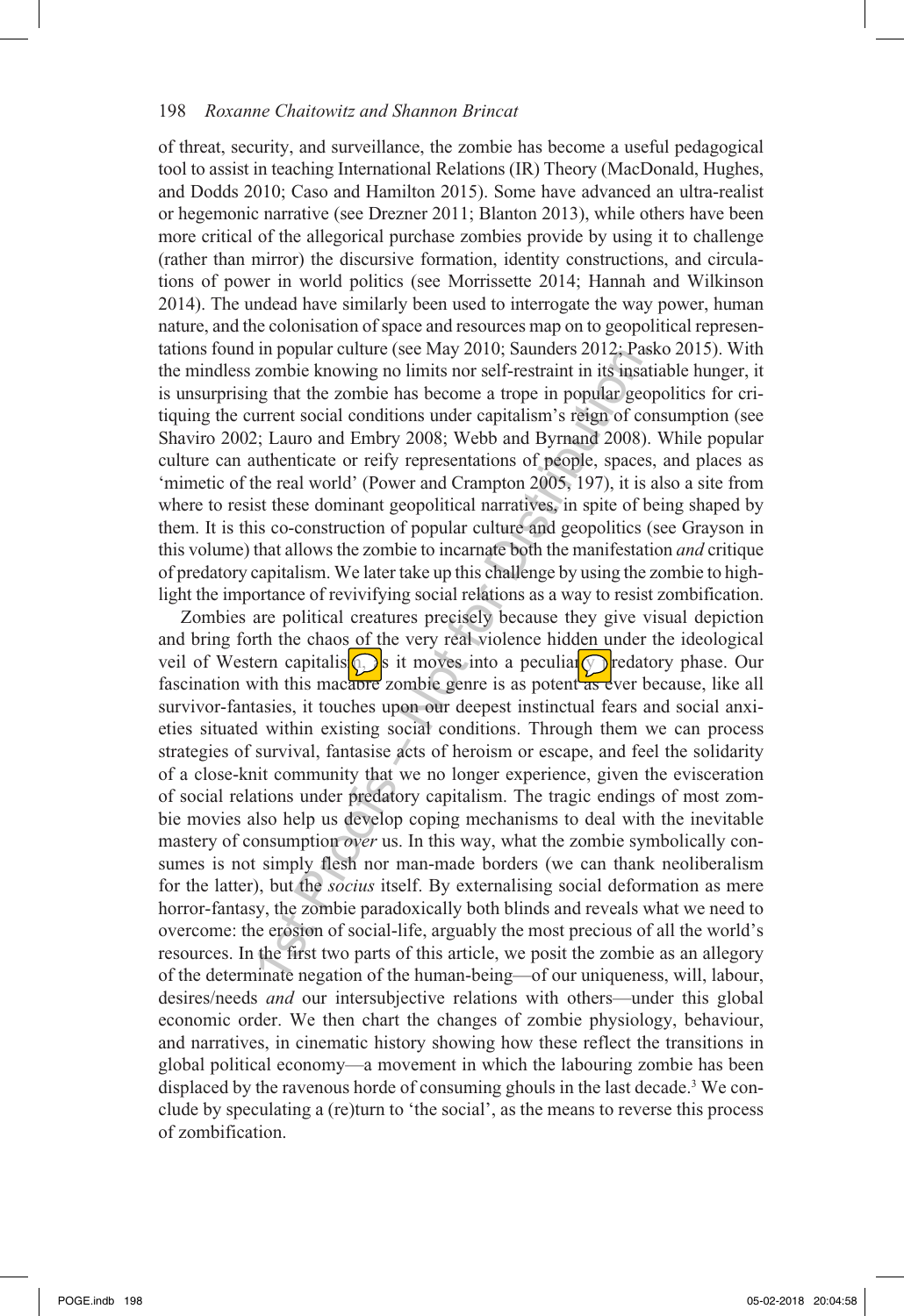#### **Zombies and determinate negation**

ive for pro**CO** how it ruptures the moral fabric of<br>tial for its function and how it destroys the natural<br>stain itself. This represents an acute stage of erisis co<br>longer expand into new markets, but faces a declemont sol Zombies represent the determinate negation of human existence under the diminishing social relations of predatory capitalism,<sup>4</sup> an allegory of the deformation of even the most basic forms of human sociality. While the term 'predatory' has been used to describe material aspects of late capitalism—including deregulation, monopolisation, production of harmful goods, and exploitation of labour and the environment—we use it to emphasise how individuals and society writ large objectifies, hunts, and consumes, with absolute non-reflexivity. Predatory capitalism is marked by the pauperisation of the very consumers it needs to satisfy its incessant drive for prof $(\bigcap_{v}$  how it ruptures the moral fabric of formal civil relations essential for its function, and how it destroys the natural environment necessary to sustain itself. This represents an acute stage of crisis of capitalism, where it can no longer expand into new markets, but faces a declining rate of profit that it cannot solve under the weight of the dead ideas of neoliberalism. Its only option is to devour itsel $\bigoplus$ ence the increasing push towards monopolisation and corporatised state structures to facilitate market *capture* over market *creation*. Coupled with these economic contradictions is the deterioration of socio-political life in which polarisation within states is matched by greater recourse to violence and imperialism between them. This parasitic metaphor articulates what Fromm would have called a culturally patterned defect or what Honneth would call social pathology. In this new horrific vision of the future, Hobbes' 'war of all against all' is retained but recast as some rapturous End  $\text{Fin}(\mathcal{C})$  which subjective caprice and the pursuit of its satisfaction—is mistaken  $\frac{1}{45}$  reedom itself. An apocalyptic 'end of history', the zombie horde gives representation to the zenith of predatory capitalism that, finally, consumes its own makers in some orgiastic war of all against all.

Hegel was one of the first to consider the implications of an intersubjective politics contingent upon our social relations with others. In Hegel's dialectical system, *negation* highlights the relations of opposition and difference. It is through the process of negation that ideological representations which have become habituated or static are met with their contradictions and sublated (*Aufhebon*): a movement that preserves and overcomes in ways that supersede the contradiction. Adorno's correction of the dialectic—away from an emphasis solely on its affirmative traits in which change always issues in unity and coherence—is also necessary to understand the reflective relation between predatory capitalism and contemporary zombie films. Insofar as *Negative Dialectics* reconfigured the unity of Hegel's dialectic (see, especially, Adorno 1973 [1966]), it sought to overcome the domination of object by the subject, rendering the zombie a particularly wellsuited motif for describing contemporary capitalism. For Adorno, determinate negations are those that identify specific contradictions in society that are otherwise covered up, misunderstood, or obscured by identitarian thought—the type of thought that imposes unity or homogeneity on to the object. In so doing, identitarian thought supresses all difference and heterogeneity in the object, which Adorno labels 'the nonidentical'. While the zombie gives effect to human immiseration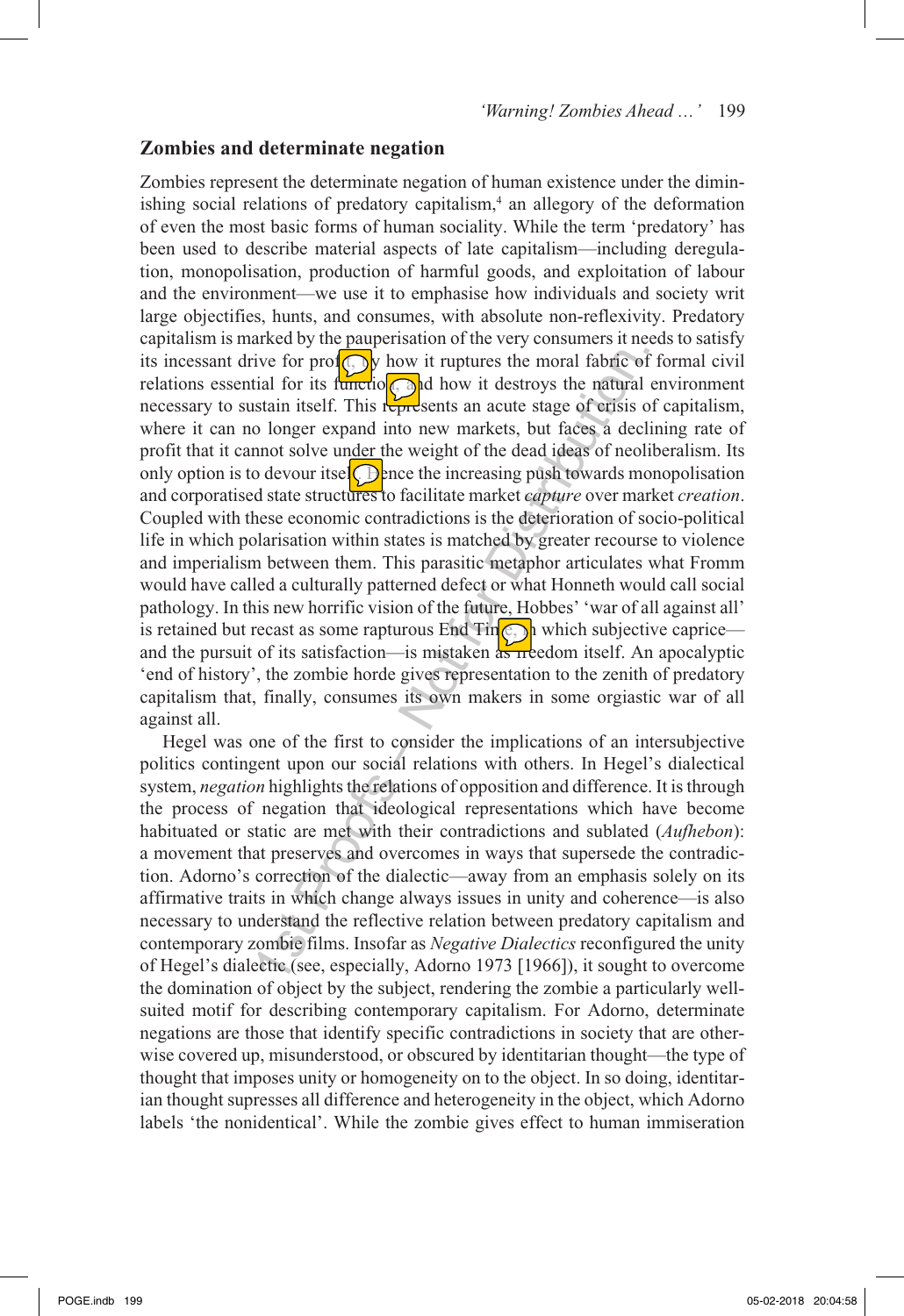under capitalism—where consumerist drive exceeds capabilities of thought, empathy, and sensibility—the zombie is peculiarly suited to unlocking the nonidentical that has been subsumed under identitarian thinking.<sup>5</sup> That is, the zombie is symptomatic of the contemporary human-being and the evisceration of social relations that cannot be expressed in existent conditions dominated, as they are, by the profit motif and exchange principle. For Horkheimer and Adorno:

determinate negation does not simply reject imperfect representation of the absolute, idols, by confronting them with the idea they are unable to match. Rather, dialectic discloses each image as script. It teaches us to read from its features the admission of falseness which cancels its power and hands it over to truth.

(1994, 17–18)

For Adorno, thought can only have access to the nonidentical via conceptual, representational, or aphoristic criticisms of false identifications. These determinate negations that identify contradictions covered up by identitarian thought offer indirect expressions of those aspects of society misidentified by such thought. As argued by Zuidervaart,  $\Box$  only way to expose these antagonisms, and thereby to point toward their possible resolution, is to think against thought – in other words, to think in contradictions' (2011, sec. 5, par. 9).

Interest in states of all magnetic method in the actions and thought can only have access to the nonidentical via the admission of falseness which cancels its power and the distribution covered up by identifications. The By pushing contemporary capitalism to its dialectical extreme, the zombie movie therefore performs this radical function by exposing—albeit hyperbolically—the very real limits of contemporary capitalism. Take Gunn and Treat's account as an example. Following the Althusserian notion of the pre-ideological subject, they find that the undead of Romero's films illustrate the 'individual who has yet to become self-conscious or called into the service of larger social organization, community, or state' (Gunn and Treat 2005, 155). They observe in the labouring zombie the obverse of the Kantian subject who is 'gloriously autonomous and independent of the socius' (2005, 165). Yet they are only half right, for while the zombie clearly lacks the autonomy capable only of a rationally directed will, the zombie is a radicalised example of what being 'gloriously independent' of the social is. With no familial, community, or ethical bonds; with no normative prescriptions/proscriptions governing their behaviour; with no intersubjective recognition or communication with others, they heed their internal drives for consumption without any moral restraint. Zombies then, are not the obverse of the liberal subject, but its sublime manifestation.

Understanding the zombie as the determinate negation of human social relations under predatory capitalism reveals how our frenzied consumption is based on the predation of others and how this predation severs social relations, creating a swirling mass of isolated, atomised individuals. The antagonism generated by the push for consumption and profit is shown in zombie films to lead to either the annihilation of society under an asocial mass of violent consumers (the zombie horde), or nihilistic struggles in which a handful of survivors seek out an existence at the fringes of society. Arguably, Acevedo (2016) would identify both as manifestations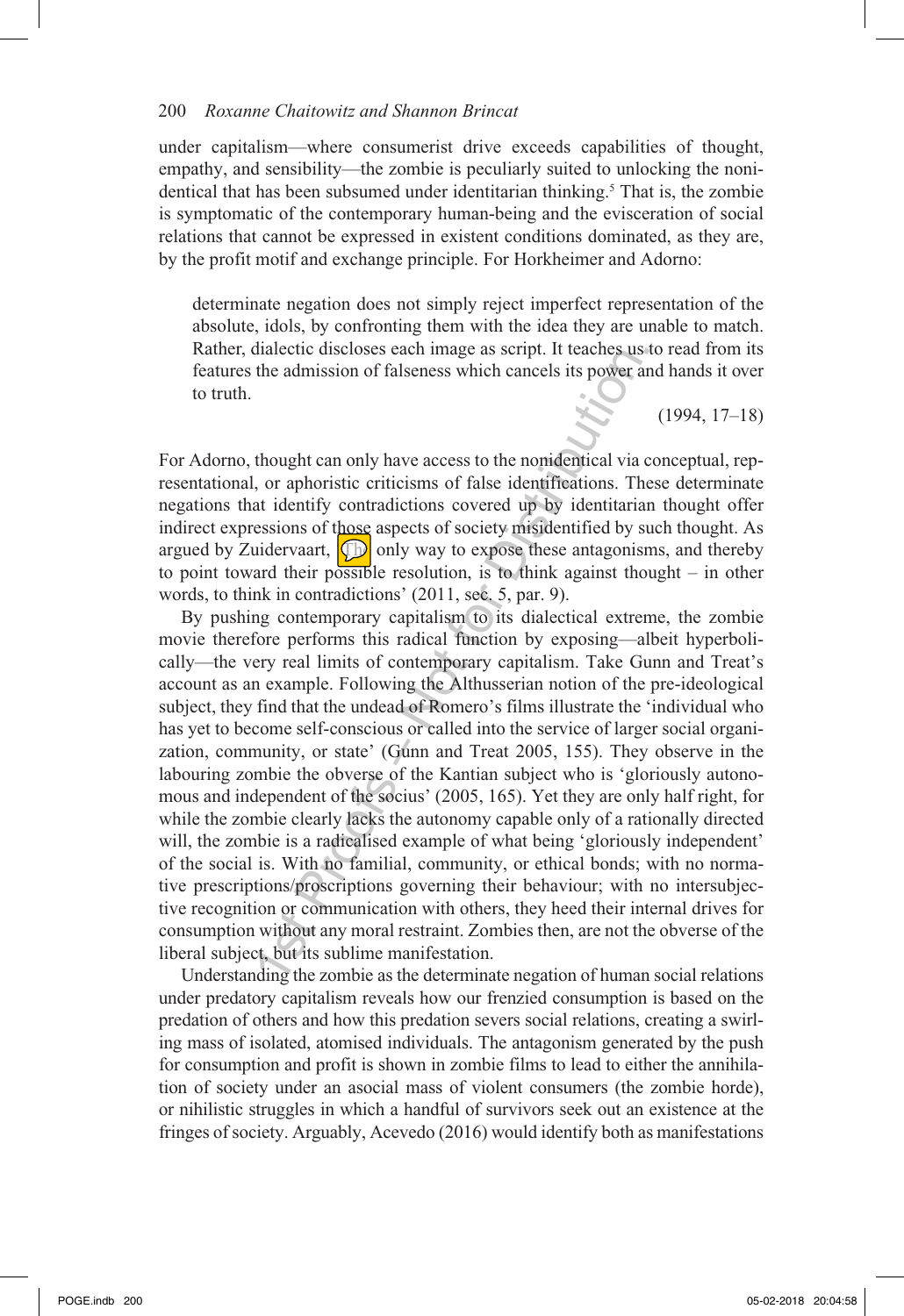of the hyper-individualisation of what he calls the 'zombie factor'. The humanity of the zombie can never be reclaimed in this framing, and neither can our own, given both reflect worlds where people are no longer social creatures but atomised entities acting in isolation. But how did we fall so far from the socius for the zombie to reflect our fears in this manner? To understand this, we have to trace the evolution of the zombie in popular culture—something that reveals a startlingly close relation between our collective fears of the zombie and the changes in world capitalism.

## **Cinematic zombies in the history of modern capitalism**

| By taking an historical approach, we can observe how the changing threats of<br>market forces have been reflected across the cinematic history of the zombie<br>genre (see Table 9.1). As argued by Shaviro, 'zombies present the "human face"<br>of [the] capitalist monstrosity' (2002, 288) and as capitalism changes and is expe-<br>rienced differently (temporally, spatially, and subjectively), so too do the night-<br>marish visions it gives rise to in the collective conscious translated into film (see<br>McNally 2011). We are not concerned with the fear of mortality, the horror of<br>rotting or consuming human flesh, or the metaphysical conundrum of an undead<br>being that exists in a shell of decaying matter. Rather, we seek to draw out what<br>Table 9. 1 The changing physiology of the zombie at different stages of capitalist |                                                                                                                                                                            |                                                                                                                                                                                                                                                                                                  |
|-------------------------------------------------------------------------------------------------------------------------------------------------------------------------------------------------------------------------------------------------------------------------------------------------------------------------------------------------------------------------------------------------------------------------------------------------------------------------------------------------------------------------------------------------------------------------------------------------------------------------------------------------------------------------------------------------------------------------------------------------------------------------------------------------------------------------------------------------------------------|----------------------------------------------------------------------------------------------------------------------------------------------------------------------------|--------------------------------------------------------------------------------------------------------------------------------------------------------------------------------------------------------------------------------------------------------------------------------------------------|
| development                                                                                                                                                                                                                                                                                                                                                                                                                                                                                                                                                                                                                                                                                                                                                                                                                                                       |                                                                                                                                                                            |                                                                                                                                                                                                                                                                                                  |
| Timeline<br>Zombie evolution                                                                                                                                                                                                                                                                                                                                                                                                                                                                                                                                                                                                                                                                                                                                                                                                                                      | Changes in capitalism                                                                                                                                                      | Development in popular<br>culture and film (exemplars)                                                                                                                                                                                                                                           |
| 1920-1940 Labouring zombie Fear of eternal 'undead';                                                                                                                                                                                                                                                                                                                                                                                                                                                                                                                                                                                                                                                                                                                                                                                                              | slavery/fear of the<br>Master (Bokor)<br>and becoming the<br>colonised subject;<br>continued theme of<br>slave $\sqrt{y}$ ar of reverse<br>colon <sub>tano</sub> m, racism | The Cabinet of Dr. Caligari<br>(1920); White Zombie<br>$(1932)$ ; Revolt of the<br>Zombies (1936); Things to<br>Come (1936)                                                                                                                                                                      |
| 1940–1960 Decline of the<br>zombie<br>2000-2013 Quick zombie                                                                                                                                                                                                                                                                                                                                                                                                                                                                                                                                                                                                                                                                                                                                                                                                      | Golden age of Bretton<br>Woods System and<br>fear of external threats<br>to decline of domestic<br>economy<br>Predatory capitalism                                         | King of the Zombies (1941);<br>Revenge of the Zombies<br>$(1943);$ I Walked with a<br>Zombie (1943); Zombies<br>of the Stratosphere (1952)<br>28 Days Later (2002); Shaun<br>of the Dead (2004); Land<br>of the Dead (2005);<br>I am Legend (2007);<br>Zombieland (2009);<br>World War Z (2013); |
|                                                                                                                                                                                                                                                                                                                                                                                                                                                                                                                                                                                                                                                                                                                                                                                                                                                                   |                                                                                                                                                                            | <b>Walking Dead (TV series</b><br>2010–present)                                                                                                                                                                                                                                                  |

*Table 9.* 1 The changing physiology of the zombie at different stages of capitalist development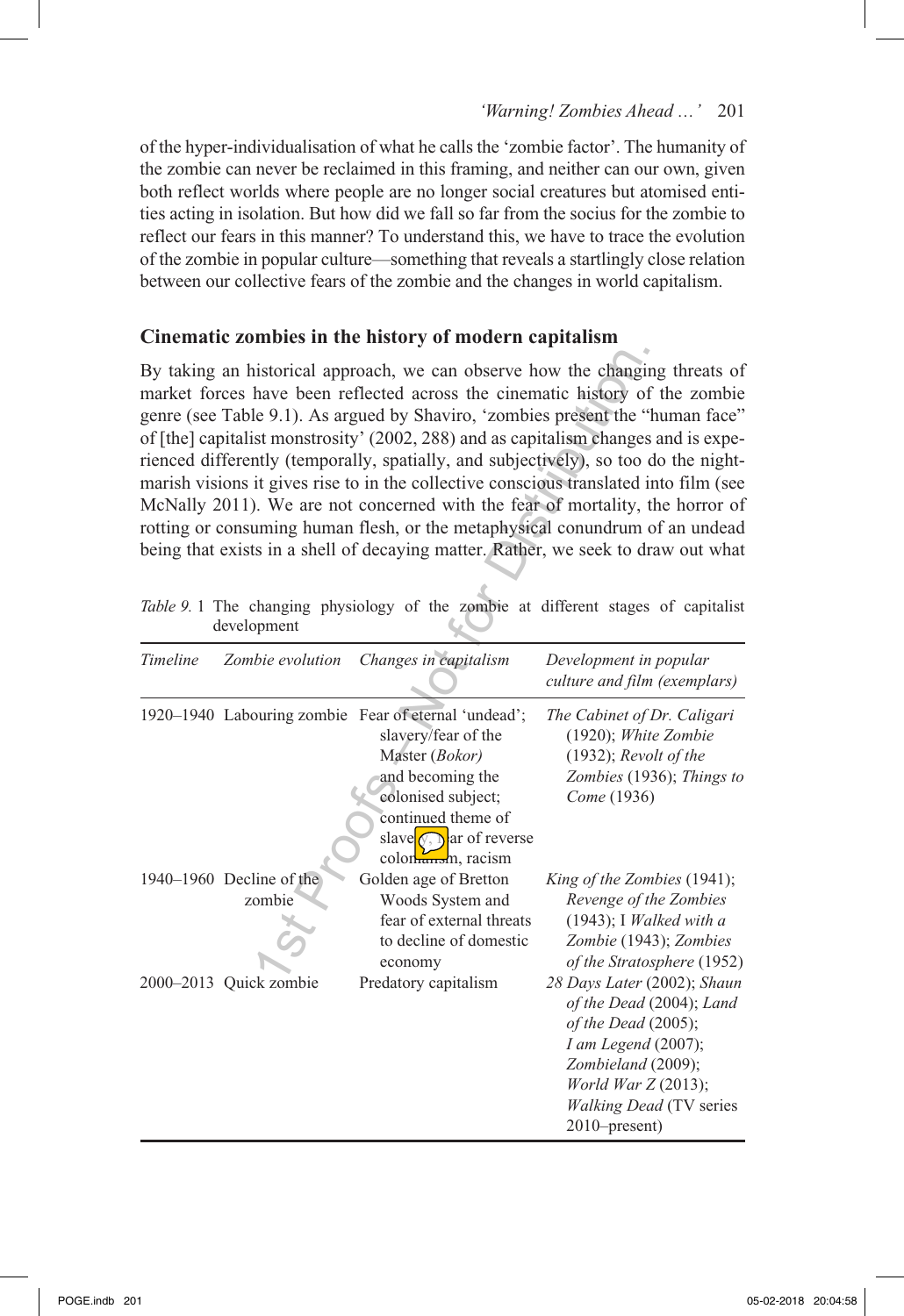studies in literature typically overlook through their triangulation between alleged universal human fears, local cultural conditions, and the peculiarities of individual identity that are assumed to explain the appeal of the horror film (see Boyd 2009). What is missing is an account of the deformation of social relations under the different forms of capitalist developmen<sup> $\odot$ </sup> at reveals itself to be the truly horrific aspect of the zombie film throughout  $\frac{1}{\ln}$ story. As we show, the precise attack on social relations shifts at different stages of capitalist development and this is reflected in the changing physicality of the zombie and the vulnerability of the social world to this threat.

and radian 2000 was no vindan; out a vient of<br>exploitation imaginable: slavery from beyond the gepolentation imaginable: slavery from beyond the geposes were controlled through powers known only to move that the second pa The original Haitian zombie was no villain, but a victim of the most pitiable form of exploitation imaginable: slavery from beyond the grave. These reanimated corpses were controlled through powers known only to *Bokors* or evil *Houngans*, and were directed to fulfill specific purposes. In Vodoun belief, it is said that upon death the second part of the soul—the  $ti-bon-an_s(c)$  hat holds the individual qualities of a person—can be captured by those with knowledge to do so. There are two forms of woeful creatures that result: the *zombi astral*, a dead soul without a body never allowed to achieve final rest, and *duppy* or *zombi*, a dead body without a souch preed to undertake specific commands, typically slavelabour or to harm someone else (send *a mort*) (see Boon 2011). That the *duppy* can take the form of an animal (see Leach 1961, 207), and the etymology of the term 'duped' originates from the dull-witted hoopoe bird (*de huppe)* in seventeenth-century France, when Haiti was under French rule, is of great significance. Though the etymology is difficult to trace, the connection to the contemporary meaning of 'being duped' is clear, particularly of being cheated or manipulated to someone else's will. It was this second type of creature that possessed the character Cesare to commit a series of murders in the first zombie movie—and classic of German expressionism—*The Cabinet of Dr. Caligari* (1920). The *Bokor* is the willing agent of slavery, serving the interests of those who could pay for their secret knowledge—the elites of post-revolutionary Haiti, or its plantation owners and colonial masters before 1791—and use it for the purposes of social control. From its earliest origins, the legend of the zombie was therefore one that coalesced around the machinations of the horrors of economic exploitation: specifically, the fears of slaves manipulated by governing elites to cajole this potentially mutinous population into acquiescing to chattel slavery, rather than the marginally worse conditions of 'undead slavery' for eternity.

How zombies of Haitian Voodoo were depicted in early film was, of course, highly disaggregated from the colonial experience: the story had been appropriated and bastardised for Western audiences (see Sheller 2003). The first zombie movies followed narrative patterns centred on the labouring zombie, voodoo ritual, and exoticism (geographic, racial, colonial and sexual in account). In *White Zombie* (1932) the tyrannical sugar mill owner populates his Haitian factory with the slaves of his enemies' walking corpses and is contracted by the wealthy plantation owner to transform a woman into a zombie, so she can 'perform his every desire'. In its sequel, *Revolt of the Zombies* (1936), a curious re-writing of history occu $\sqrt{\cos \theta}$  rough which the origins of zombification are transferred to Cambodia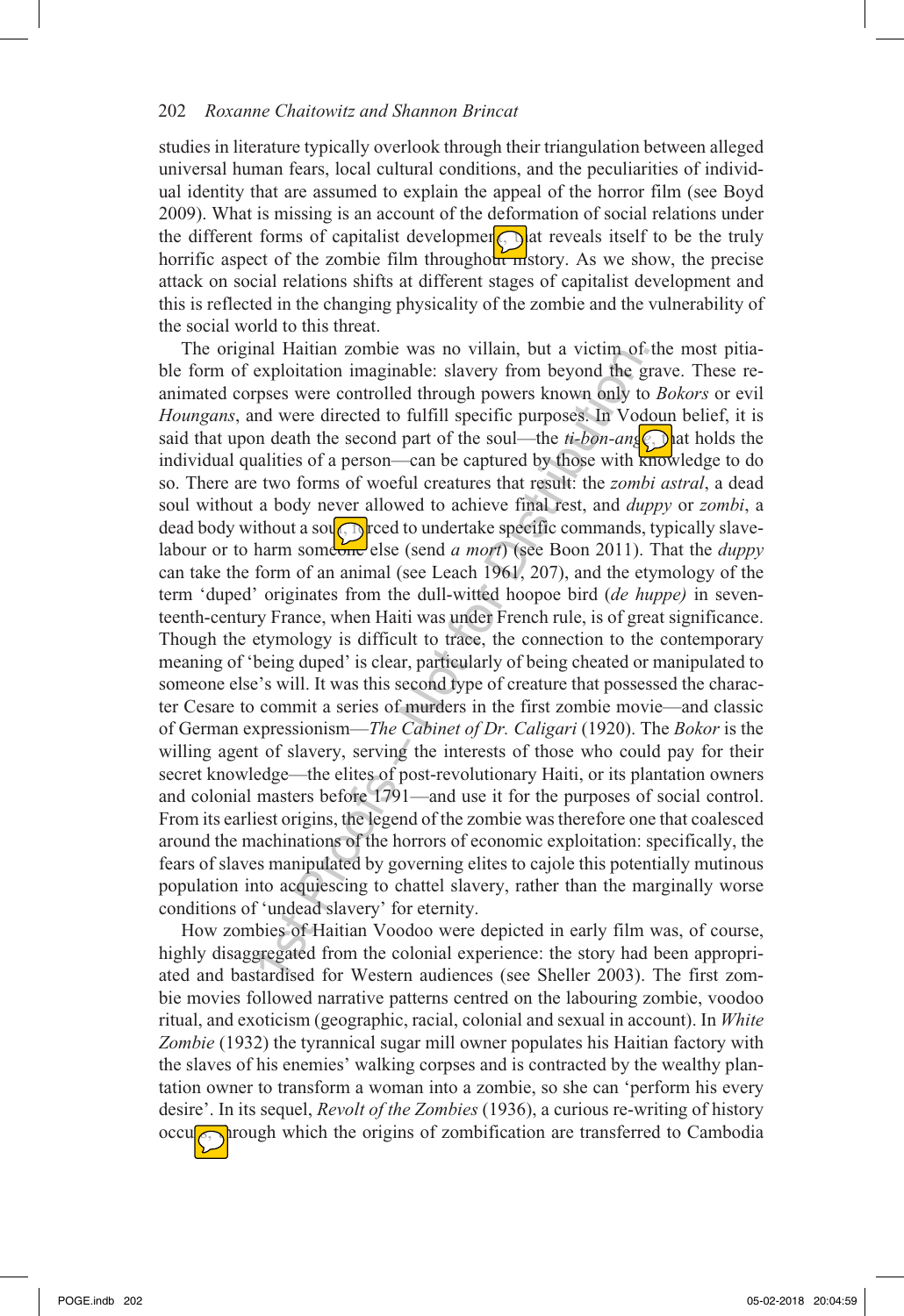even though the theme of the mastery of labour remains. Its more concealed projection, however, is the fear of the white master being turned into an uncivilised, unthinking, colonial subject and labourer. What distinguishes these early zombie films from those of contemporary cinema is that zombification and the attacks of zombies upon humans are highly personalised and directed. Moreover, the white victim of zombification is to be readily sympathised with and the process of their transformation something to be prevented; 'saving the innocent' (usually a Western, hapless female) drives the entire plot structure. This personal side of zombification and the attempt to arrest its degenerative process on a loved one, would be replaced with the anonymity of the zombie of modern cinem $\odot$  which their human biology and individuality is completely erased. This marks a dramatic shift away from solidarity with the afflicted.

Event in the anonymity of the Zomber of thosen with the anonymic of algo along and individuality is completely erased. This y from solidarity with the afflicted. id-1930s, the zombie film expressed fears of fascism hat fo From the mid-1930s, the zombie film expressed fears of fascism and a loss of social control that followed shifts in the geo-strategic interests of the democratic West. While the location of the zombie is transferred from the colonial sphere to Germany, the thematic fear of the loss of free-will is retained, as is the purposefully directed labouring zombie controlled by a master. The adaptation of H.G. Wells' book *Things to Come* (1936) was aired in the year the Nazi's reoccupied the Rhineland. As a thinly veiled warning of the threat of Nazi domination, part of the story involves a plague of the 'wandering sickness' that is unleashed on the survivors of a decades-long international war, a plague that can only be cured by shooting the infected. In *King of the Zombies* (1941), made before America's entry in WWII and therefore taking all precautions  $\frac{1}{4}$  ond to refer to Nazi Germany directly, the villain is a spy from 'a government of Europe  $\alpha$  who employs zombification to acquire war intelligence. A far less inconspicuous condemnation of Nazism was given in *Revenge of the Zombies* (1943), in which a mad scientist is attempting to create a zombie army for the Third Reich. Although these films retain the same fear of the loss of free-will as the labouring zombie of classic cinema, it is a specific loss of cognition/consciousness, shifting from the direct enslavement by another to one in which individual free-will is subsumed under a 'common mind'. This theme of struggling against a soulless-collective reflected geopolitical fears, appealing to American audiences from 1930s to the height of The Red Menace in the late 1950s.<sup>6</sup> However, while these external threats led to the proliferation of alien films in the 1950s, there were, in contrast, few zombie films produced in this same time because, at least for American audiences, this period bore minimal fears about the domestic economy from *internal* threats.

The existential threat of what Gunn and Treat label the 'consuming ghoul' (2005, 155) expresses very different social pathologies to the zombie of classical cinema that defined the 'Golden Era' of zombie films (1968–1983). No longer commanded by a master, they do not make highly personalised attacks of the labouring zombie, but are now 'pure, motorised instinct' (*Dawn of the Dead*, 1978). Instead, the ghoul's slow but indefatigable advance, *en masse*, has a 'sociological purpose behind it'—an attack on 'the sins of modernity' (Koven 2008, 24). Rather than the vacant stare of the automaton obeying the commands of its master, the consuming ghoul is part of a ravenous horde that follows the dictates of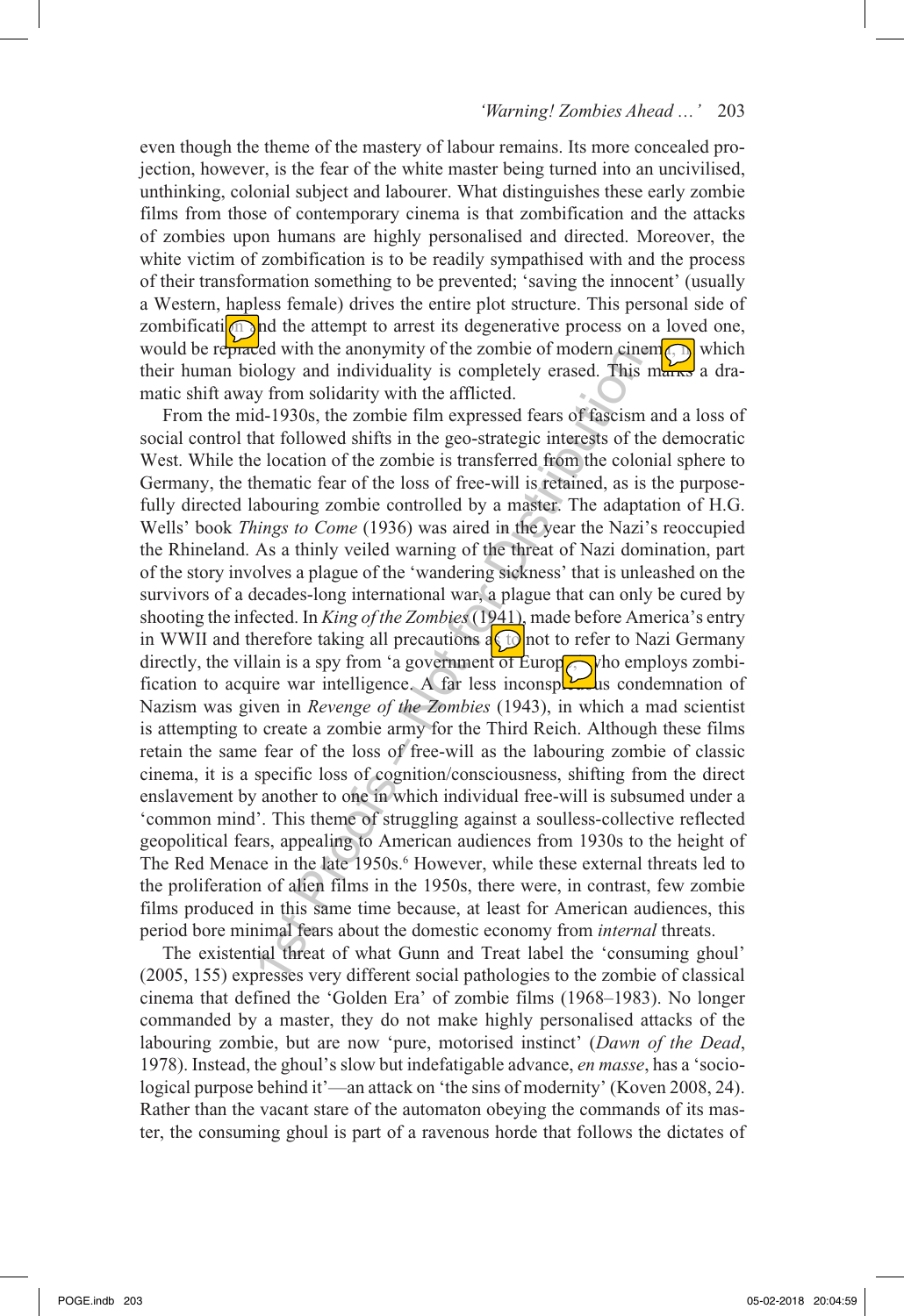unreflexive consumerism. What elicits fear is not slavery to a master, but the potential reversal of this process: of being made the subject of consumption by another, and, more subtly, the fear of not being able to compete effectively against others. Hence, the paradigm shift in the zombie physiology and its behaviour reflect the relevant position of the affluent West in the geopolitical and economic struggles maintaining the Core/Periphery divide. The zombie, here, is a mirror held to Western consumerism as it preys upon peripheral economies. Romero's ghouls are no longer possessed, but only retain a desire to consume—the subconscious recognition of the costs of the West's consumption (desire) being turned against itself, to be either ripped open and consumed or, to be turned into something 'like them'. The latter is perhaps the more dreaded, suffering all the ignominies and inequities of being placed in the Periphery—a place where you can only mill aimlessly outside shopping malls full of goods that you once produced, but can no longer access (*Dawn of the Dead*, 1978)—all the while being the subject to the violence and brutality as the 'humans' seek to regain control. The consuming ghoul reminds us of the facets of Western society complicit in exploitation and cruelty and reveals how we dehumanise others and how such processes have now infected ourselves in the Core. The fear is always there, the fear of what Chang (2005) would call having the ladder kicked away beneath you and falling back into the ranks of the zombie horde.

st user. To be either inpede open and consumers of the theories it is the them'. The latter is perhaps the more dreaded, six and inequities of being placed in the Periphery—a p II aimlessly outside shopping malls full of The fact that zombies have undergone yet another series of radical physical and behavioural changes since the ascendency of neoliberal orthodoxy is unsurprising. Beginning with the film *28 Days Later* (2002) (and its sequel), continuing throughout a host of Romero remakes in the last decade, as well as the veritable explosion of low-budget, amateur, and online films in the last few years, zombies have gained intelligence and are far more physically daunting predators. No longer decaying, grey<sup>c</sup> $\bigcirc$  keed, lumbering beast  $\bigcirc$  if frenzied and swarming entities, driven by pure rage. The script has been and divided: infection is typically viral, outbreaks are nearly always the responsibility of either the Military Industrial Complex or government experiments, and the expected bleak conclusion is no longer a certainty with some films even ending with positive signs of hope, such as *28 Days Later* (2002), *I Am Legend* (2007), *Made Out Alive* (2009), and *Planet Terror* (2007).<sup>7</sup> It would be wrong, however, to see this change as merely a question of increased speed and power. Rather, what underlies this shift is the change in consumptive patterns, both social and environmental. The predatory zombie is symptomatic of our behaviour in the face of predatory capitalism: aggressive, unthinking, consumers. Even in the comedy *Zombie Strippers* (2008), strippers are compelled to become zombies due to consumer preference—the human can no longer compete. Bereft of older forms of sociality, we now view *all* others as zombies, either victims of our cruelty or our consumption. This is reflected in the distanced and atomised responses to the detritus of modernity, whether the poor, the immigrant, or the 'Third World'—all those who struggle because of necessity—who are deemed to be individually responsible for their position, rather than acknowledging the systemic causes behind their destitution. Wood observed that zombie and some slasher horror movies represent 'the consequences of the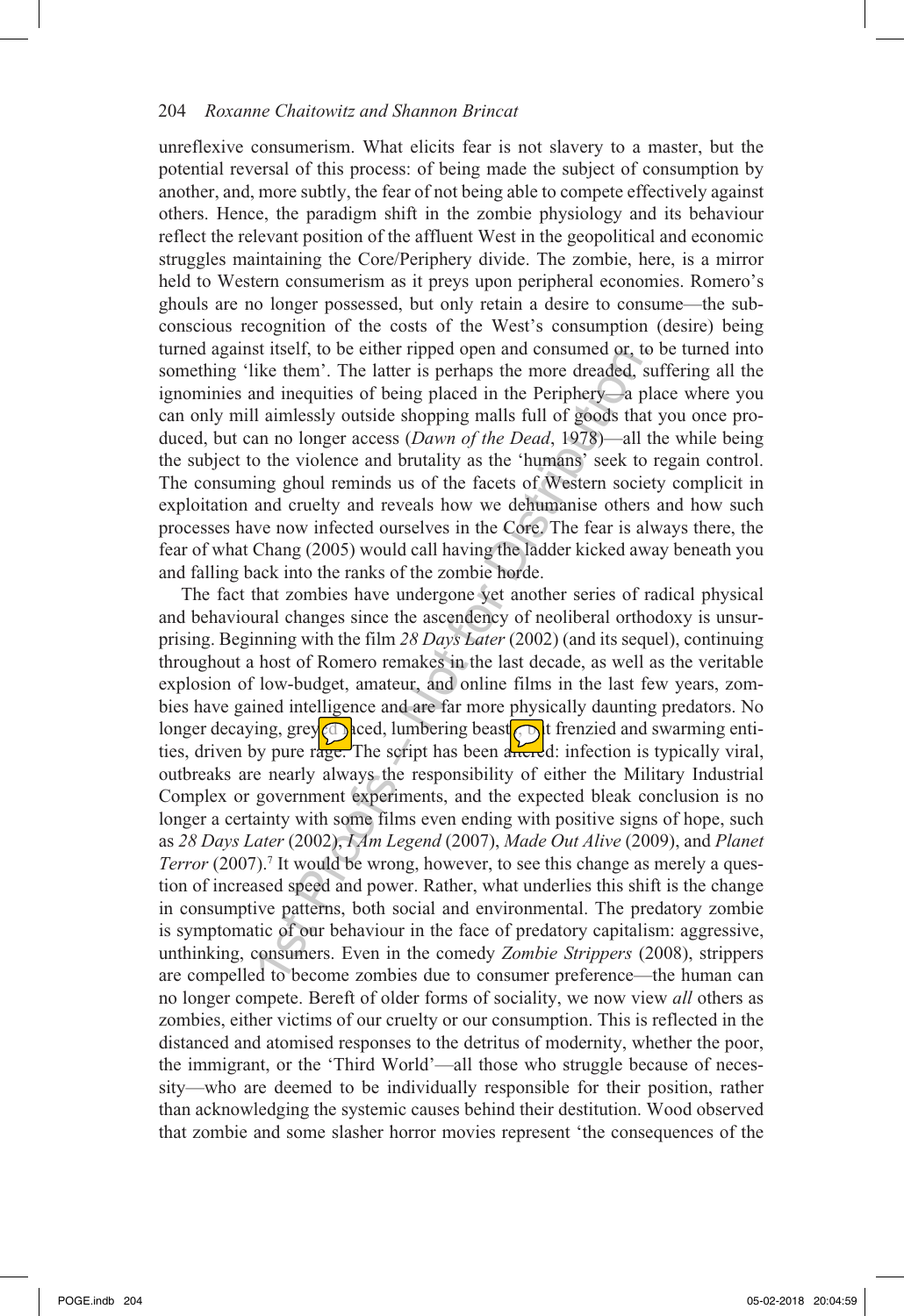dominant social order taken to their logical extreme' that such movies 'only carry to its logical conclusion the basic (though unstated) tenet of capitalism, that people have the right to live off other people' (1979, 21–22). Here, the zombie film continues to be an unswerving means to reveall our complicity in these horrific actions of the consumption of others.

The key difference is that the quick zombie is the acceleration of this same tenet identified by Wood. While the zombie continues as a visceral threat to personal security, in this new secularised apocalypse the source of existential fear is the evisceration of societal and civil life under predatory capitalism. It is no longer the slow march of the zombie-ghoul, but the headlong rush toward the precipice of social destruction. This should not be mistaken as a quantitative change in the nature of capitalist appropriation of labour or environment, but the *intensification* of this appropriation. The bodily actions of today's zombie are so virulent because our exploitation of others has intensified in kind and these films capture the ensuing social disintegration. Individual zombies are now threatening  $\mathbf{Q}$  ther than the swarming mass, and the non-reflexivity of the maximising consumer is replaced with a driven rage that cannot be reasoned with or redirected.

E siow inater of the Zombelgytou, but the headabong<br>of social destruction. This should not be mistaken as a nature of capitalist appropriation of labour or envirion of this appropriation. The bodily actions of too because At the same time, the survivors of today's cinema show a peculiar lack of sociality and their solutions are rarely cooperative joint ventures. We see this in *Survival of the Dead* (2009), where the members of the National Guard believe they 'are better off on [their] own' and are 'looking for a place where there was no "them",' a 'no place'*—*a clear swipe at the concept of Eutopia. Similar critiques can be laid against *I am Legend* (2007) and *World War Z* (2013), where the protagonist, despite being on a mission to save humanity, is the lone man pitted against the world. Above all, these narratives fortify the belief in atomisation, that the individual—and the individual alone—is all that can be relied on for survival; we truly have been *duppyed*. There is no socius to turn to because solidarity has itself been consumed. This reflects broader problems associated with predatory capitalism, but also it shows the way out of the problem as we shall see in the last section.

## **Zombies and predatory capitalism**

As we have seen in the previous section, the evolution of the zombie corresponds to the shifting perceptions of threat within a changing global, political economy. The application of this insight shows how zombies can be a very effective and popular means to communicate the intersecting influence between the practices of political institutions, society, the world economy, and geopolitics (see, especially, Hall 2011). The limits of analysis of those working in this area however, lies not in their interrogation of the problems of contemporary political economy, but in the prescriptions for how such contradictions are to be overcome. For example, Chris Harman's analysis identifies zombie capitalism as an increasingly disordered and potentially violent world, breeding economic crisis, wars, and environmental calamity. For Harman, zombie capitalism 'cannot survive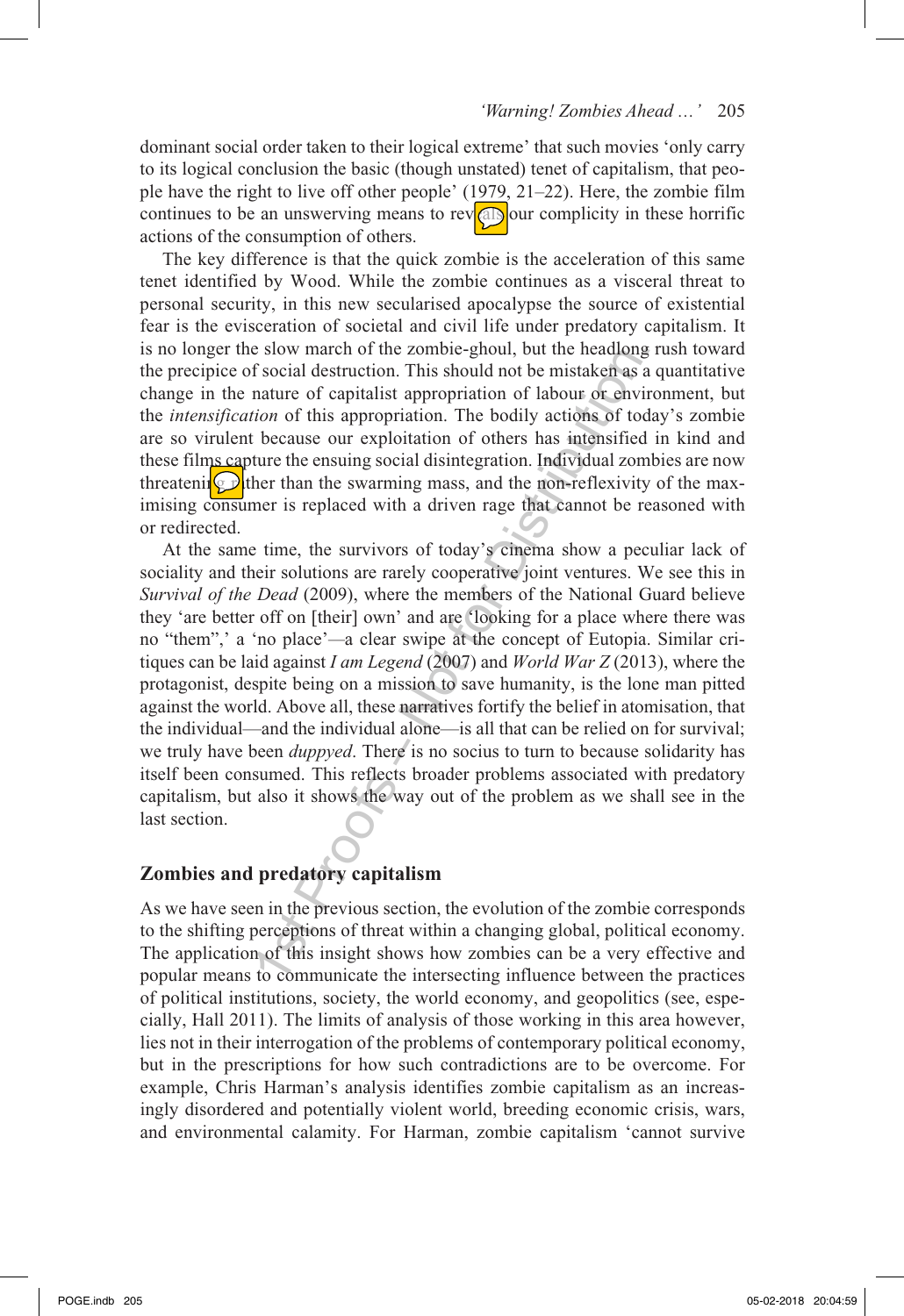without more labour to feed it, just as the vampire cannot survive without fresh supplies of blood' (Harman 2009, 349). John Quiggin identifies zombie capitalism as an unstable system breeding inequality, wherein the 'rich get richer and the poor go nowhere' (2010, 152, 13ff). He asks us to break with the 'dead economic ideas' related to market autonomy that were killed by the Global Financial Crisis and yet, somehow, live on. Similarly, Giroux refers to the 'casino capitalist zombie,' in which competition becomes social combat, war becomes a legitimate extension of politics, and people become redundant under the mantra of Social Darwinism (2011, 2). What typifies this rule of the 'living dead' is the dismantling of all 'social relations that embrace the common good', whilst breathing life back into financial institutions 'even when it appears that the zombie banks and investment houses have failed one last time' (Giroux 2011, 2). Yet the solutions proffered by each theorist do not adequately deal with the contradiction their analysis has unveiled. For Quiggin, the task is to return to another dead idea, this time Keynes. Giroux's list of political demands includes limited benefits to child welfare, federal job programmes, affordable housing and national health insurance (not health*care*). Under these Obamaesque political goals, Giroux leaves intact the structural conditions that led to the zombification he so derides. Even Harman, who goes the furthest, calling for a global unified proletariat (2009, 335–336), says little regarding the social relations necessary to sustain this community of solidarity, besieged as such relations are by the very economic structures he describes.

occial relations unatellided to continuing bood, woming and entimation and an initiations 'even when it appears that the zonouses have failed one last time' (Giroux 2011, 2). Y each theorist do not adequately deal with the The early work of Baudrillard seems to explain the social disintegration accompanying predatory capitalism more keenly than these more recent engagements. In *Consumer Society*, Baudrillard predicted 'violent eruptions and sudden disintegration' that '*will* come' to wreck this 'white mass' and its penchant for consumerism (1998, 196, emphasis added). He described this process as symptomatic of conditions in which alienation had become so absolute that individuals could neither perceive their own true needs nor alternate ways of life (1998, 198ff). For him, when everything is a commodity that can be bought and sold—even life itself—the totalising tendencies of capital have triumphed, and transcendence becomes impossible. For Baudrillard, this portends not sublation to something potentially 'better,' but social collapse. In this context, the zombie or consuming ghoul of contemporary cinema is a perfect symbol: the endpoint of human devolution as zombification becomes not an aberration, but the norm, as society implodes from the complete erosion of ethical life. And yet, just like Harman, Quiggin and Giroux, Baurdrillard fails to offer any solution,  $\circled{c}$  is is well-known, he never developed a theory of agency or change from which the determinacy of capitalism could be overcome.

So, while many have made good use of zombification as an analytical device to highlight the contradictions of late capitalism, they offer little to reverse this process. Unsurprisingly, this lack of viable, imaginative ideas is conjoined with the imposition of austerity to the problems of Western consumption. Such authoritarian responses refuse to re-engage with the social, but hold-fast to atomisation, intensifying it. Consumption is not reduced but is restricted to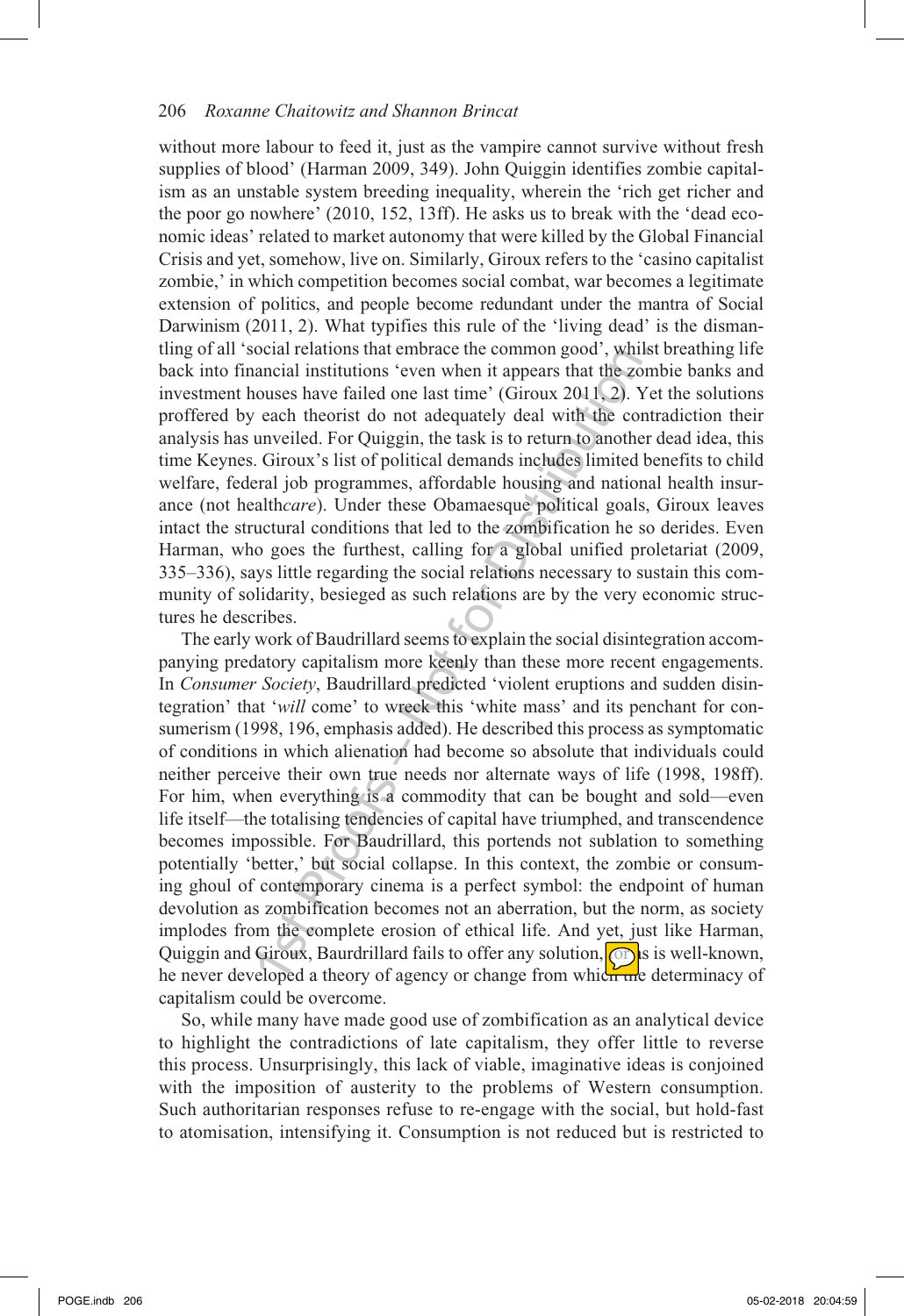an elite who consume greater and greater amounts (*Land of the Dead*, 2005). Accompanying this is violence that can emanate from the state or the privatesphere to protect this privilege. As Younge (2012) writes, 'Neoliberal globalisation, and the inequities that come with it, cannot exist without force or the threat of it … [because] the system is set up not to spread wealth but to preserve and protect it, not to relieve chaos but to contain and punish it'. Quoting Friedman, 'The hidden hand of the market will never work without a hidden fist' (Younge 2012, par. 7).

In Tact, geoponical representations or a growar parameterial meating reachitations and massacres taking place throughout ere a signpost of a future that continues to follow tapitalism: gangs battling for market supremacy These things that appear to us as isolated phenomena of the excesses of capitalism are, in fact, geopolitical representations of a global pathology. For example, the decapitations and massacres taking place throughout the Mexican border-towns are a signpost of a future that continues to follow the trajectory of predatory capitalism: gangs battling for market supremacy in some hyperviolent form of monopolisation; ineffectiveness, corruption, and even destruction of state forces, both civil police and military; direct targeting of individuals and groups who oppose the banditry and the authoritarian methods of the state or the gangs; killing those who resist or attempt to wean themselves off the products of consumption; terrorising communities into submission or complete isolation; and increased surveillance and militarisation of domestic life, without meaningful development in social relations of security. The fact that this conflict is centred around control of the cocaine trade is almost irrelevant, as the same logic of predation applies to nearly *all* forms of commodification under Western capitalism, whether that be the brutal mining extraction processes in Ok Tedi, Ogniland, Marikana, Puno and Bagua; TRIPS and 'Big Pharma' that stifle generic competition, as millions die needlessly waiting for patents to expire or for prices to fall; the triumvirate of automotive, oil, and rubber industries, whose narratives actively stifle meaningful climate change policy, despite irrefutable evidence of anthropomorphic climate change. The ideal of 'security' is reduced to mere containment. Problematic 'zones' are sealed off and quarantined, with the poor corralled into ghettos and slums, only to be obtrusively surveilled and policed—not to keep them safe but to keep them *in*. The gated communities walling the rich away from the have-nots are subsequently replicated in refugee detention centres and military compounds across the globe, erected in the name of border security by the state, and all servicing the same logic: securing the predation of the many by the few. The only difference is scale. We see this quarantining mentality in the television series *Walking Dead* (2010–presen $\sqrt{\sqrt{}}$ where protagonist Rick Grimes leads a group of survivors to take refuge in the farmhouse, an industrial prison complex, then a town. All are retreats relatively cut-off from the world, but the same problem always resurfaces. The unsubtle parallels to the geopolitical strategies of Israel in *World War Z* (2013) is another example of the absolute failure of any attempt to segregate the living from the undead. The fact that Trump's campaign was based around 'compelling' Mexico to fund and erect a border Wall for their own quarantining—and threats of increased tariffs and visa removals to enforce it—is where life moves beyond the mimicry of art.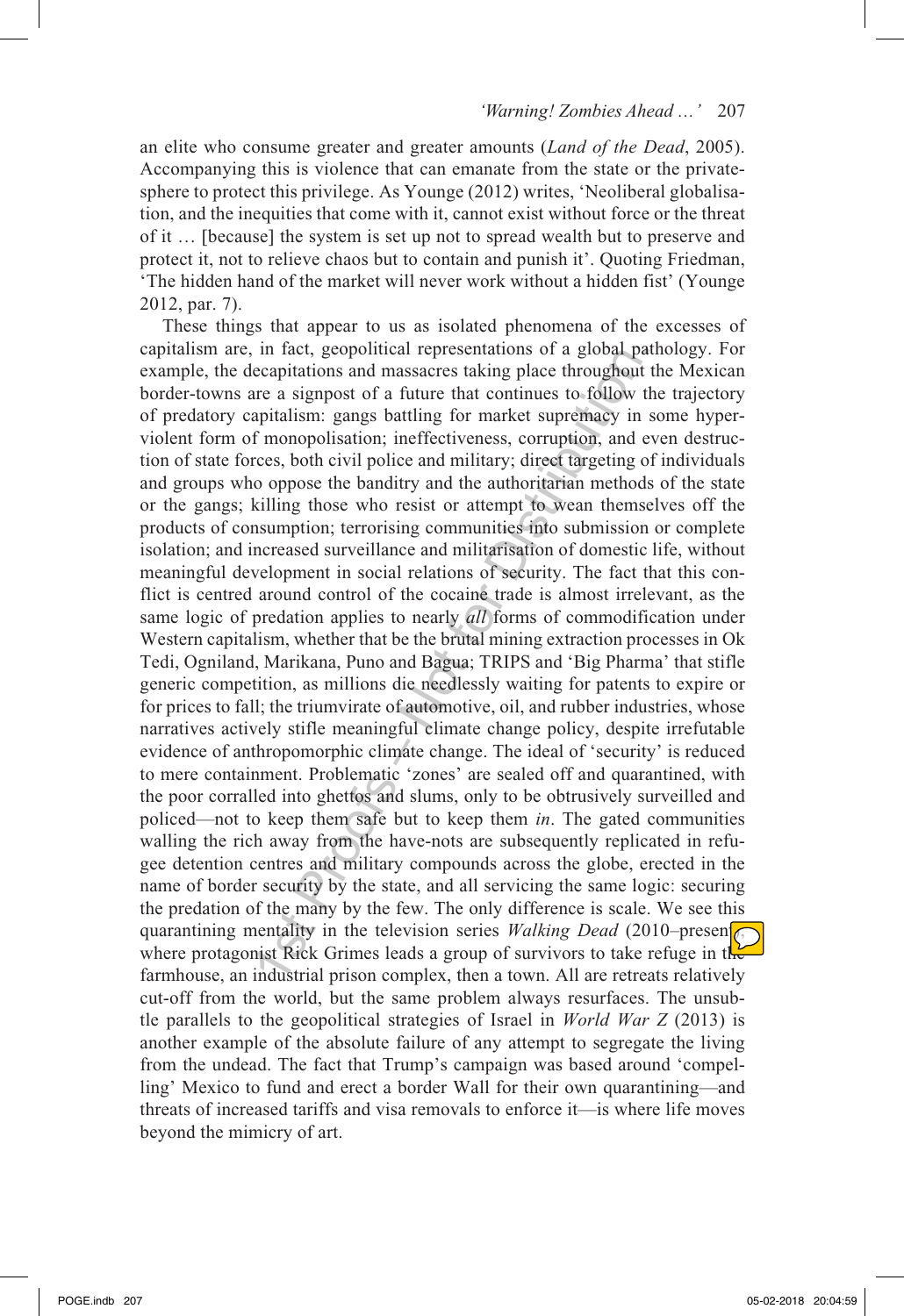## *On returning to 'the social', or 'We are all pulling in different directions' – (***Day of the Dead***, 1985)*

ombification is the inevitable outcome of the belief th<br>wisted ideology that is 'no such thing as society'. U<br>y, geographic space, cultural relativity, and time, a<br>to burst our ethical responsibilities to one another; to<br> Since the late 1960s, the zombie horde and the survivors have embodied the struggle between the consuming and toiling masses in a tale of fallen humanity. Yet as they kill each other, the source of their relational deformation is never heale<sub>(a)</sub> he general loss of social relations. As we know from the mostly bleak endings of Romero's films, resistance is futile if it remains trapped by the old ways of thinking (esp. *Day of the Dead*, 1985). Yet, as we have been 'duped' out of our sociality under the continuing ideological assault of individualism and consumerism, zombification is the inevitable outcome of the belief that we are alone, Thatcher's twisted ideology that is 'no such thing as society'. Under this atomising ideology, geographic space, cultural relativity, and time, all provide convenient foils to burst our ethical responsibilities to one another; our indifference to the horrors that occur daily in the slums and favelas are atrocities committed only *'over there'*; our exploitation of labour in the developing world (including of minors) is something *'they'* are responsible for; our complicity with colonialism and slavery is relegated to the work of past generations *'back then'*. We deny our complicity in predation; at the same time we increase our consumption. The plot twist: in order to sublate the process of zombification through a return to the social, we must first, in Adornoesque negative dialectic fashion, turn to the nonidentical, to the *lack* of the social. The trick is to position critique in the actual sites of suffering under predatory capitalism to expose the damage these do to social relations. Our doom is inevitable only if we continue to denigrate and destroy all social relations in the name of consumption and profit. This is the redemptive promise of the zombie movie, but one that is rarely articulated: how can we reclaim the humanity of the zombie?

It is this question that we hear least of all. Often it is lost through the hyperviolence of the zombie film, not merely the gore associated with the hordes surrounding a hapless human victim, but that played out *by* humans towards the zombies. From the hit and runs, snipers, and shotgun blasts, extended most in *28 Weeks Later* (2007) to wholesale city-wide incineration—the ethicality of such violence when directed at the zombie is rarely questioned. Ethical claims to a former shared humanity are lost. Our inability to deal relationally with zombies belies our real lack of reflexivity. In the 2008 remake of *Day of the Dead*, one of the characters is told to run the zombies over. When someone appeals, 'They are still somebody!' the response is, 'Not anymore'. The effacement of the zombie's humanity, and our inability to reclaim it, is a failure of recognition, giving sign to the basic pathology in intersubjective relations. This is why the solution to the zombie outbreak or apocalypse remain so one-sided. Their humanity is lost, or can no longer be recognised, through being undead or contagious. Their radical criminalisation follows from their dehumanisation. After all, if they were human, they could—at least in theory—be returned to their human form, cured, or at least remembered, for their former human lives. Arguably, it is this theme of socialisation that is beginning to emerge in films such as *Warm Bodies* (2013)—though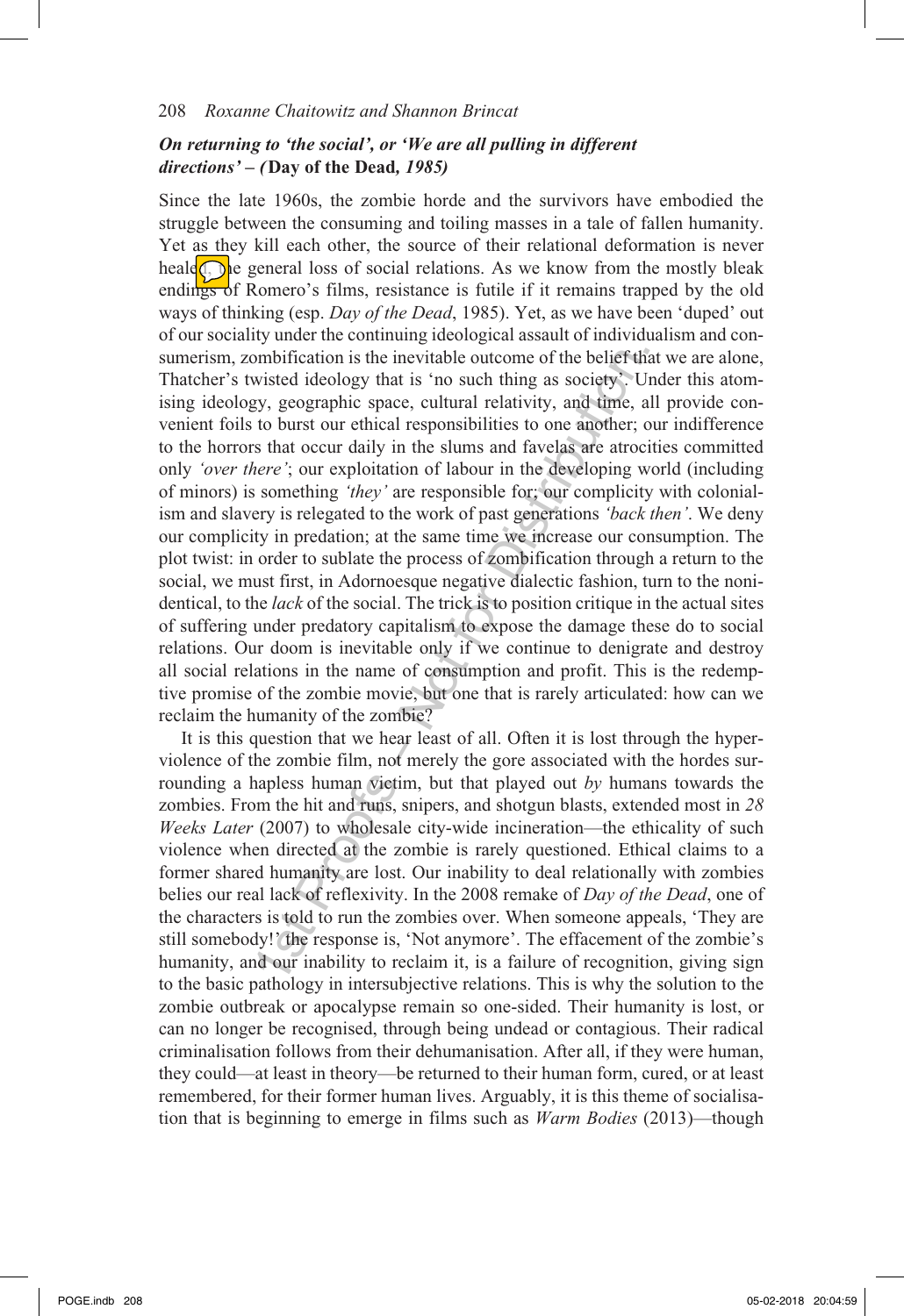such films remain far from the norm. When the human survivors extinguish a zombie, they are in effect murdering the possibility for them to return to their humanity. This makes a counter-point to any number of forms of contemporary dehumanisation-criminalisation nexus: those jurisdictions that retain the death penalty and consider such criminals so inhuman that they can be exterminated with no guilt attached to social processes of justice; the treatment of terrorist suspects in the legal limbo of Guantanamo, and the acceptability of rendition, assassination, and even torture against those merely suspected of terrorism.

but in an is uniquely captured in both the nove it *a* tan *L*station.<sup>8</sup> Richard Matheson's 1954 novel is set in position.<sup>8</sup> Richard Matheson's 1954 novel is set in position.<sup>8</sup> Nebert Neville, due to an immunity,<sup>9</sup> Ne Yet if zombies are shades of their former human selves they can be redeemed, and it is this motif that is uniquely captured in both the novel *I am Legend* and its 2007 film adaptation.<sup>8</sup> Richard Matheson's 1954 novel is set in post-apocalyptic Los Angeles, where a pandemic has either killed or mutated everyone on Earth, bar the main protagonist, Robert Neville, due to an immunity.<sup>9</sup> Neville's mental health deteriorates as he struggles with loneliness and depression in what Clasen calls 'a speculative account of what happens when basic human needs are suppressed' (2010, 315). Years of an alienated existence are finally interrupted when Neville discovers fellow survivor Ruth. However, he soon learns that Ruth is a member of a group of infected survivors desiring to rebuild a 'new race' society, albeit a brutal one. Worse still, they had sent Ruth to supplicate him. They anticipated his all too human need for contact and recognition. This is why Neville never gives himself up to the vampires, not merely because of his immunity,  $\sqrt{\psi}$  because 'without knowing what it was to love and be loved' was itself 'a tragedy more terrible than becoming a vampire' (Matheson 2006 [1954], 68). Nevertheless, there are stark similarities between this new vampire race and Neville. The vampires do not merely want to feed on Neville—they are not blind predators—rather, they subject him to trial and death for crimes committed against their people. It is here we realise the cause of their aggression was not simply the desire to feed, but the need for recognition—'Their need was their only motivation' (Matheson 2006 [1954], 11). It is telling that recognition theorists, from Hegel to Taylor, have made the same claim: that recognition is a 'vital human need' (Taylor 1992, 26). We find the same claim to humanity in the closing scene of the 2007 film where, upon finding a cure to the infection, Robert Neville pleads with the vampires to 'Let me save you!' Indeed, the alternative ending takes this concept of recognition one step further, when Neville realises it is not him they are after, but the female vampire he had been experimenting on to find a cure. After Neville surrenders her to the lead vampire, the two tenderly embrace one another. Made aware of their shared human capacity for love, Neville humbly apologises. After all, the only thing that sustained him through his years of isolation was this fundamental search for connection.<sup>9</sup>

Across the zombie genre, it is telling that asociality is what typically dooms the survivors. Instead of a turn toward sociality or an egalitarianism formed under social stress that would seem to offer more safety to the group, we usually witness further atomisation. As some twisted allegory of the deformation of freedom in late capitalism, survivors mirror the pursuit of one's self-interest in complete isolation from ethical life. They kill zombies without reflection; they save their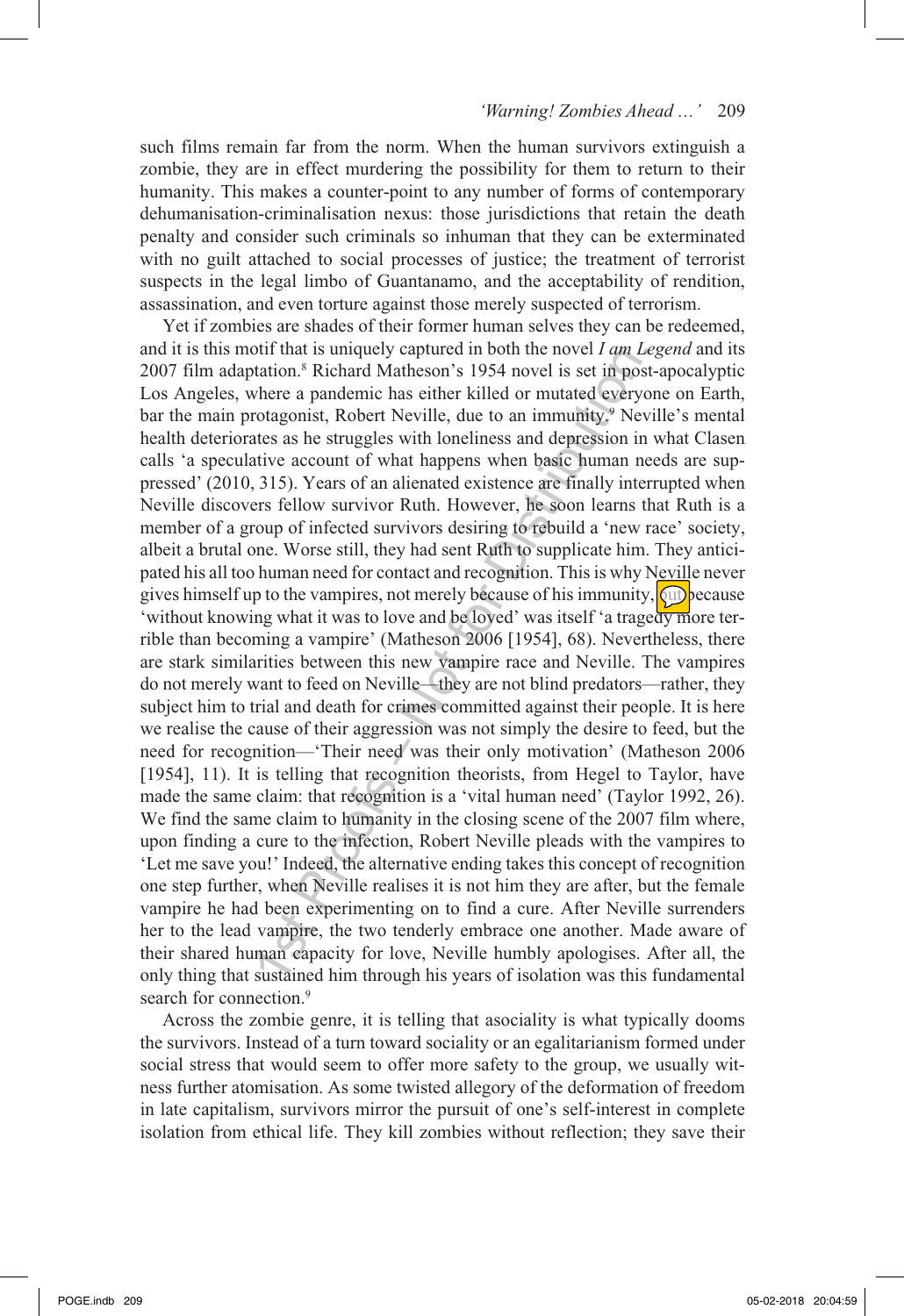own skin without relation. Yet only the strong survive through their own individual cunning which is precisely how Hegel expressed individual behaviour in the market. But in their struggle for survival they become deformed and inhuman, with few exceptions. The greatest threat is not the zombie, but the inability to reflect on the deformation of social relations that both causes and perpetuates the predation of one upon the other. As Paffenroth observes, the specific cause of the zombie outbreak is rarely important, for the movies are 'always about some small group dealing with the effects, not the causes' (2006, 3). This shows an endemic weakness in the reflexive capacities of individuals within late capital $isif$  ho are only capable of immediate short-term pursuit of self-interest and self- $p$ -eservation, lacking the political ability, social awareness, and imagination, to grapple with the causes of social decay. This is the phenomenon described by Horkheimer as the *Eclipse of Reason* (2004 [1947]), in which only the purposes of the subject remain within a subjective form of 'reason' prone to conformity, consumption, and authoritarianism. *Dawn of the Dead* (1984) plays this tension out keenly. The fallacies of the 'myth of return' to the 'old lists' are admonished and the survivors begin a new society on distant utopian shores. Yet the 'old ways' remain unchanged—the dominance of the exchange principle and all the hierarchies, inequalities, and social pathologies that come with it $\leftarrow$ that led humanity to the disaster in the first place. The old order lost to the zombie apocalypse is not called into question, instead the narrative assumes the survivors should somehow re-establish the old world anew.

but the same of mindled since of mindled since of mindled since of mindled since in the causes of social decay. This is the phenoniem as the *Eclipse of Reason* (2004 [1947]), in which only emain within a subjective form While audiences entertain such survival fantasies in which the individual can make it on their own, this too abstracts away from how social-life is essential to our very being. This is why the putative solutions implicit in many zombie movies have as many dead-ends as the movies themselves. Beginning in *Night of the Living Dead* (1968), the group suffers from communicative deficiencies where they splinter and can no longer fight off the horde sufficiently. In *28 Weeks Later* (2007), the solution is to buttress the industrial military complex and the total militarisation of civil life through containment and surveillance—all in the name of British freedom, with the assistance of Uncle Sam. In *Dawn of the Dead* (1978), we see the growing dissolution of all social bonds and the intensification—rather than abandonment—of capitalism on an island of inequality and rapacious consumerism by the survivors who are compelled to scavenge as their new form of labour. In *Shaun of the Dead* (2004), the zombies are enslaved as effable servants and cheap labour for their human masters. It seems the cures for zombification are worse than the disease. Even the hopeful ending of *28 Days Later* (2002) is based on a small group of three, much like *Dawn of Dead* (1978). There is no possibility for social regeneration, just escape as part of the estranged survivors, clinging onto an already doomed civilisation (see Paffenroth 2006).

This shows our true lack of imagination in contemporary cinema where the problem of sociality can no longer be effectively communicated. This problem was anticipated by Horkheimer and Adorno who posited that capitalism was so totalising that it would circumscribe the possibility of almost every cultural expression external to it, including revolution (Gunn and Treat 2005, 144–148).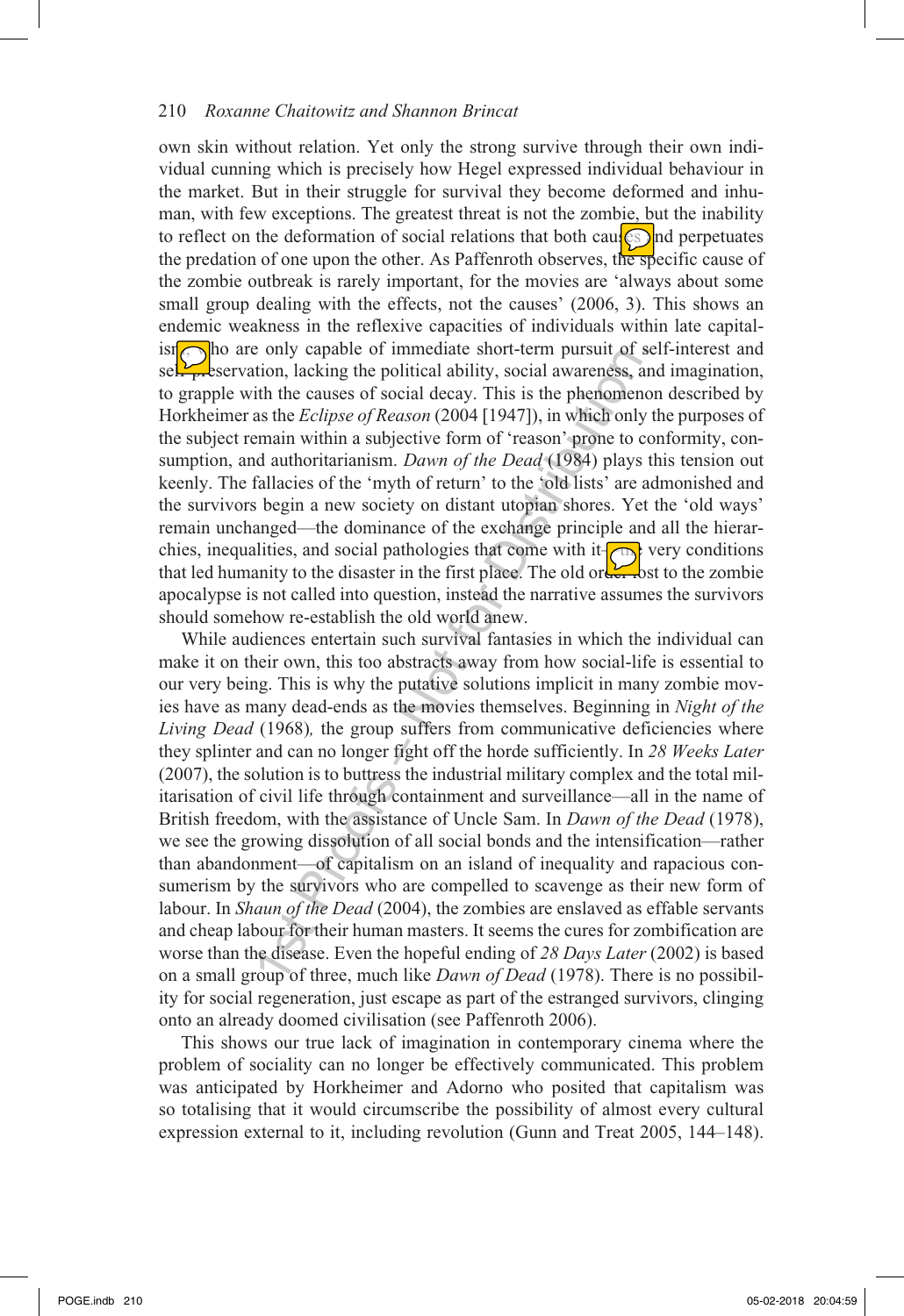Consequently, and particularly so in American zombie movies, we find nihilistic despair as the only outcome. As argued by Adorno, 'fettering consciousness' impedes 'the development of autonomous, independent individuals who judge and decide consciously for themselves' (1991, 106). The zombie is therefore the most extreme embodiment of this alter-archetype, a deliberately one-sided creature—but it is no less a logical outcome of this process because of its exaggeration. We find counterparts in the modern psyche as it faces the contradictory nature of its pathologised social conditions: humans repress and deny, withdraw in numb apathy, or project aggression of the ego. Helplessness, alienation, and a gnawing anxiety are felt not just for the lack of connection with others but a deep-seated fear of the competition that each other represents to the self. We are *not* in this together. All others are *enemy*. I am *alone*. At the social level such processes manifest in racist attacks, aggressive war, mass mania, nihilistic despair, and paranoid protectionism. Such social neurosis is the impulse to fascism and 'Trumpism,' but which only mirrors the presuppositions that the dominant interests  $\alpha$  asserted all along: that we live in a world that is utterly hostile, violent, indifferent, alien, and solitary. The ideological interests of the few **as** become *the* ontological fact that covers all things, the social as well as material universe, under which the ethical mind is completely obliterated.

not just for the tack of connection with others of a<br>respectively that the respectively that there is one here see and the hers are *enemy*. I am *alone*. At the social level such pretacks, aggressive war, mass mania, nih But being 'duped' is not a foregone conclusion. The most recent turn in zombie films seems to suggest a possibility for social integration. In films like *Shaun of the Dead* and *Warm Bodies*, the zombie becomes the 'post-dead' and re-integrated into society as a 'citizen-other'. However, they then serve a particular subservient role—once again highlighting the pathologies of predatory capitalism—usually as a labourer. So, despite their re-integration, the zombie's existence is defined by neoliberal subjectivity of the *lowest* order (Saunders 2012).10 For example in *Warm Bodies* (2013), Julie's father refuses to accept that the zombie 'R' can change and subsequently shoots him after he sees the two kiss. Even the name of the leading zombie, 'R', denotes the clear distinction between the re-integrated zombie and the humans who are given complete names. Similarly, when the post-dead return to the village of Roarton in the television series *In the Flesh* (2013–2014), they are faced with prejudice from the other villagers. As such, these most recent depictions are not so much upholding a return to sociality but can be seen as consistent with predatory capitalism. That is, these normed  $\Box$  or re-integrated citizen-zombies reside in contradiction, suffering not only continuous labour exploitation, but also experiencing hostility and segregation from non-infected humans.

It is not then, as Wood once claimed, in reference to Romero's films, that 'the social order ... can't be restore but that it *must* be restored (qtd. in Moreman and Rushton 2011, 4). This is not in the sense of a 'myth of return' to the previous social order under capitalism, but in the sense of a genuinely new, rational order that could satisfy 'the needs and powers' of all humanity (Horkheimer 1972, 246) and thereby arrest zombification. The zombie film alerts us to the need for creating these organic social relations necessary to weaving a lasting social fabric. As Brooks (2006) argues convincingly in *World War Z*, how the survivors behave and socialise is the linchpin of the ethics of the zombie genre: many turn on each other,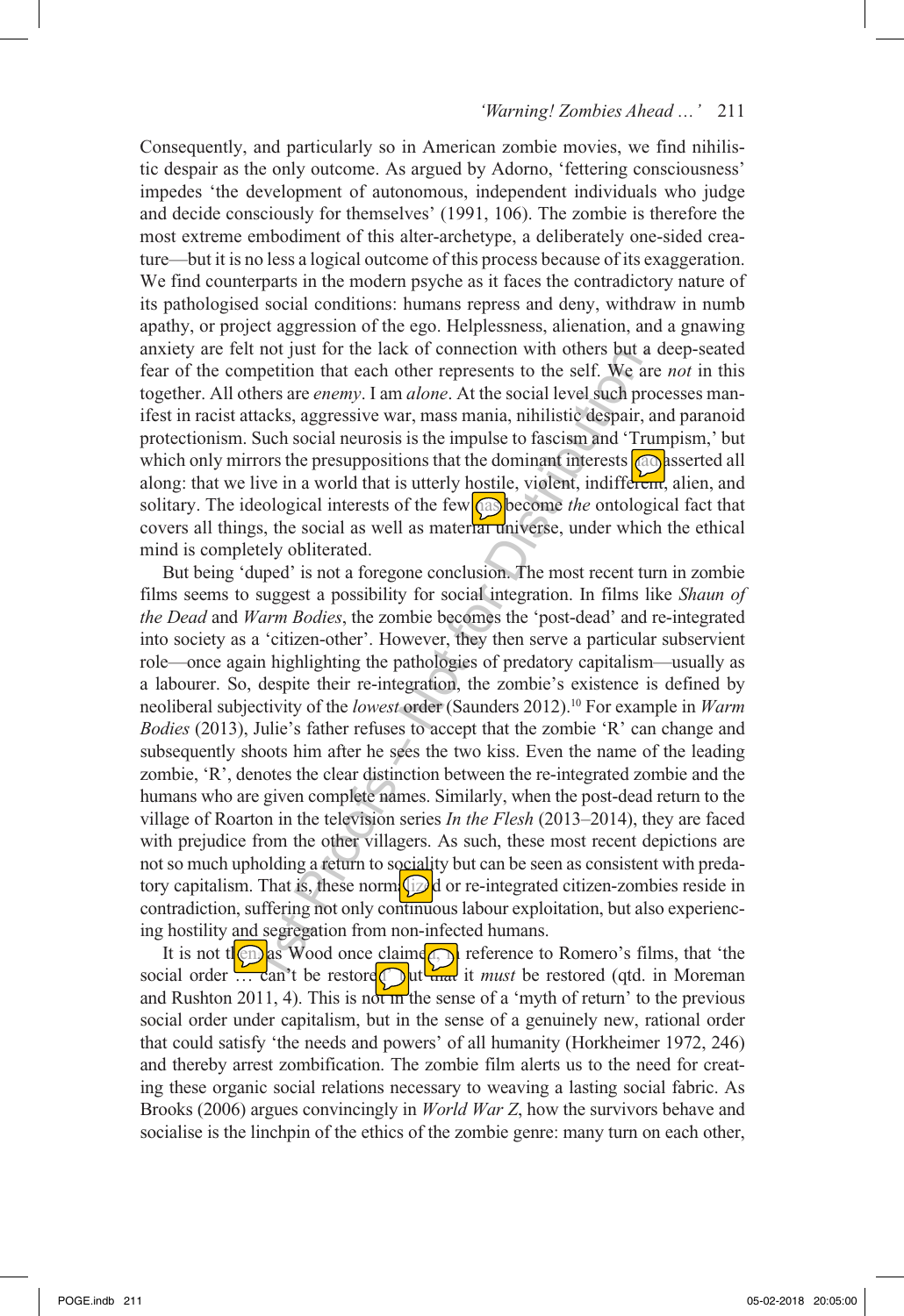becoming worse than the zombie horde; others commit suicide. Yet the 'few good men'—typically always men—are those that care for their survival group and overcome the odds to retain their humanity. In this sense, the genre cuts across political divides by appealing to the organicism of Burke, and to the progressivism of social freedoms and community needs of the Left. Against all common sense, the message the zombie communicates is not about reaching the shores of utopian security, but the social relations necessary for this movement to occur—and what happens when these relations are absent, pathologised, or destroyed.

## **Conclusion**

1 r need to wait for the next cinematic zombie-event extreme gore. All we need to do is look in the mirrod-eyed, preparing ourselves for yet another day of ted around our workplace; vacant, undertaking the same r somehow w We no longer need to wait for the next cinematic zombie-event with its garish make-up and extreme gore. All we need to do is look in the mirror of a morning: dead-tired, red-eyed, preparing ourselves for yet another day of tedious monotony, of shuffling around our workplace; vacant, undertaking the same repetitious tasks as before. Or somehow worse, like those made truly aimless in capitalist order who are compelled to join the ever-expanding number of lumpenproletariat, no longer of use to capitalist production. As so fittingly illustrated in *Dawn of the Dead* (1978 and 2004), the only remaining goal of predatory capitalism is consumption, the irrepressible drive to which justifies systemic, hyper-violence that is instrumentalised to ensure the consumption of the few at the expense of all. In this new era of zombie films the spatial boundaries of the outbreak/contagion have been shattered so that zombification is no longer some localised phenomena on the Periphery of civilisation or experienced only by the underclass. The long hands of capitalism have indeed battered down 'all Chinese walls' (Marx and Engels 1976 [1848], 487–488) so that zombification is experienced across all cultures. We are all infected now. Our socio-political life is so utterly pathological that the zombie pandemic is no longer divine retribution like that of early films that emphasised the metaphysical dimensions of the 'undea $\bigcirc$  ut rather the embodiment of our very predation of each other. We are no longer zombie labourers, nor consuming ghouls, but purely parasitic. This shift is not coincidental but marks the transitional phase of capitalism and the specific type of social destruction that accompanies it—the painful ripping away of 'the socius' that we experience as a lived nightmare.

As Robin Wood claimed, it is impossible for cinema to now shout 'Revolution!' All we can hope for are those films that 'imply its necessity' (2003, 342). This is the emancipatory potential of the zombie movie for geopolitics. And whilst this is clouded under the blood spatter of the violent destruction of world order as it tears itself apart, there is a choice to *sociality*, even in the midst of its gruesome decay. We can choose the barbarism of the zombie, or we can—through painstaking processes of moral learning and mutual recognition—create a new world of cosmopolitan community that nurtures, respects, and supports the diversity of all others. Perhaps this remarkable genre is telling us that the slogan should be changed from 'socialism or barbarism' to 'socialism or zombification'.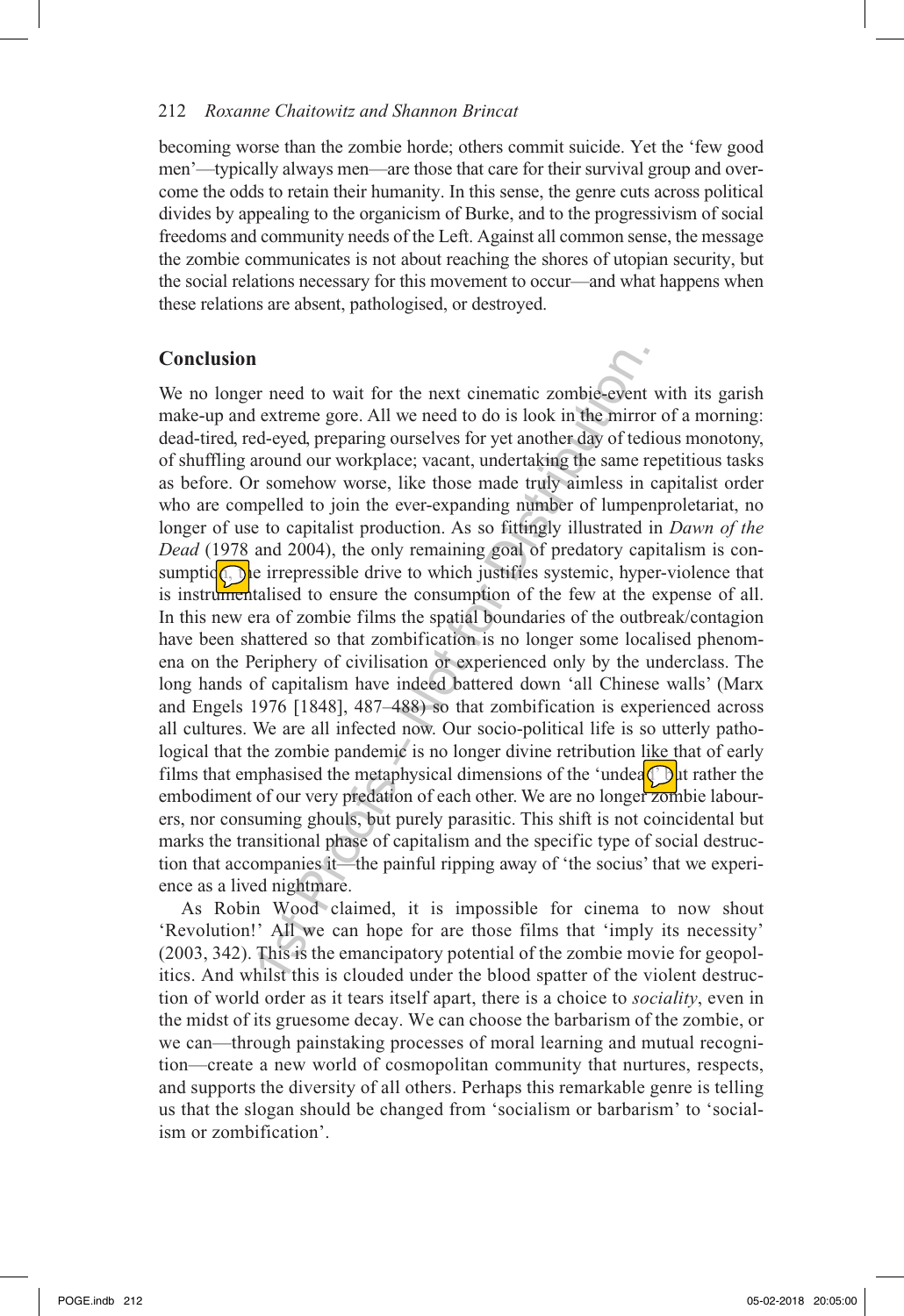**Notes**

- 1 See 'No zombie sightings despite warning on 520' at http://mynorthwest.com/11/698090/ No-zombie-sightings-despite-warning-on-520# [last accessed 25 June 2012].
- 2 The Golden Era refers to the series of blockbuster zombie films produced under Romero between 1968–1983.
- 3 While we have attempted to limit our scope in this chapter to predominantly film (and television), we do make reference to exemplary novels that were each made the subject of film where appropriate.
- 4 Lauro and Embry make a similar observation but see this relation as held in tension, whereas we push to a resolution (see Lauro and Embry 2008).
- e Industry (see Dodds 1996; McFarlane and Hay 2003), outcome those recent criticisms that have rejected the theory endering audiences as passive consumers (see Dodds 2006; correlation can be seen in alien horror films of t 5 While popular geopolitics has carved a space for the Frankfurt School and its theory of the Culture Industry (see Dodds 1996; McFarlane and Hay 2003), our contribution seeks to overcome those recent criticisms that have rejected the theory of the culture industry for rendering audiences as passive consumers (see Dodds 2006; Dittmer 2010, 46–56).
- 6 A particular correlation can be seen in alien horror films of this time, esp. *Plan 9 from Outer Space* (1959) which was one of the first to combine zombies and aliens. It should also be noted that the Nazi-zombie has not been lost, but continued in *Shock Waves* (1977) through to *Dead Snow* (2009).
- 7 Some doubt the authenticity of zombies in films that have zombies arising from viral infection rather than reanimation; nevertheless, these now seem to outweigh the latter.
- 8 While many dispute this classification, we classify *I am Legend* as part of the zombie genre due to the behavioural and physiological adaptations.
- 9 This is most acutely captured in the repeated symbolism of the butterfly throughout the film, in both original and alternate endings, that make the connection to sociality explicit.
- 10 We thank the editors of this book, Robert Saunders and Vlad Strukov, for bringing this recent turn to our attention. We return to this later.

#### **References**

Acevedo, L.C.M. 2016. *Zombie Factor*. Berlin: GD Publishing.

- Adorno, Theodor W. 1973 [1966]. *Negative Dialectics*. Translated by E.B. Ashton. New York: Continuum.
- Adorno, Theodor W. 1988. *Critical Models: Interventions and Catchwords*. Translated by H.W. Pickford. New York: Columbia University Press.
- Baudrillard, Jean. 1998. *Consumer Society: Myths and Structures*. London: SAGE Publications.
- Blanton, Robert G. 2013. 'Zombies and International Relations: A Simple Guide for Bringing the Undead into Your Classroom'. *International Studies Perspectives* 14 (3):1–13.
- Boon, Kevin A. 2011. 'The Zombie as Other'. In *Better off Dead*, edited by Deborah Christie and Sarah Juliet Lauro, 50-60. New York: Fordham University Press.
- Boyd, Brian. 2009. *On the Origin of Stories: Evolution, Cognition, and Fiction*. Cambridge: Harvard University Press.
- Brooks, Max. 2003. *The Zombie Survival Guide: Complete Protection from the Living Dead*. New York: Three Rivers Press.
- Brooks, Max. 2006. *World War Z: An Oral History of the Zombie War*. New York: Three Rivers Press.
- Caso, Federica, and Caitlin Hamilton. 2015. *Popular Culture and World Politics: Theories, Methods, Pedagogies*. Bristol, UK: E-International Relations.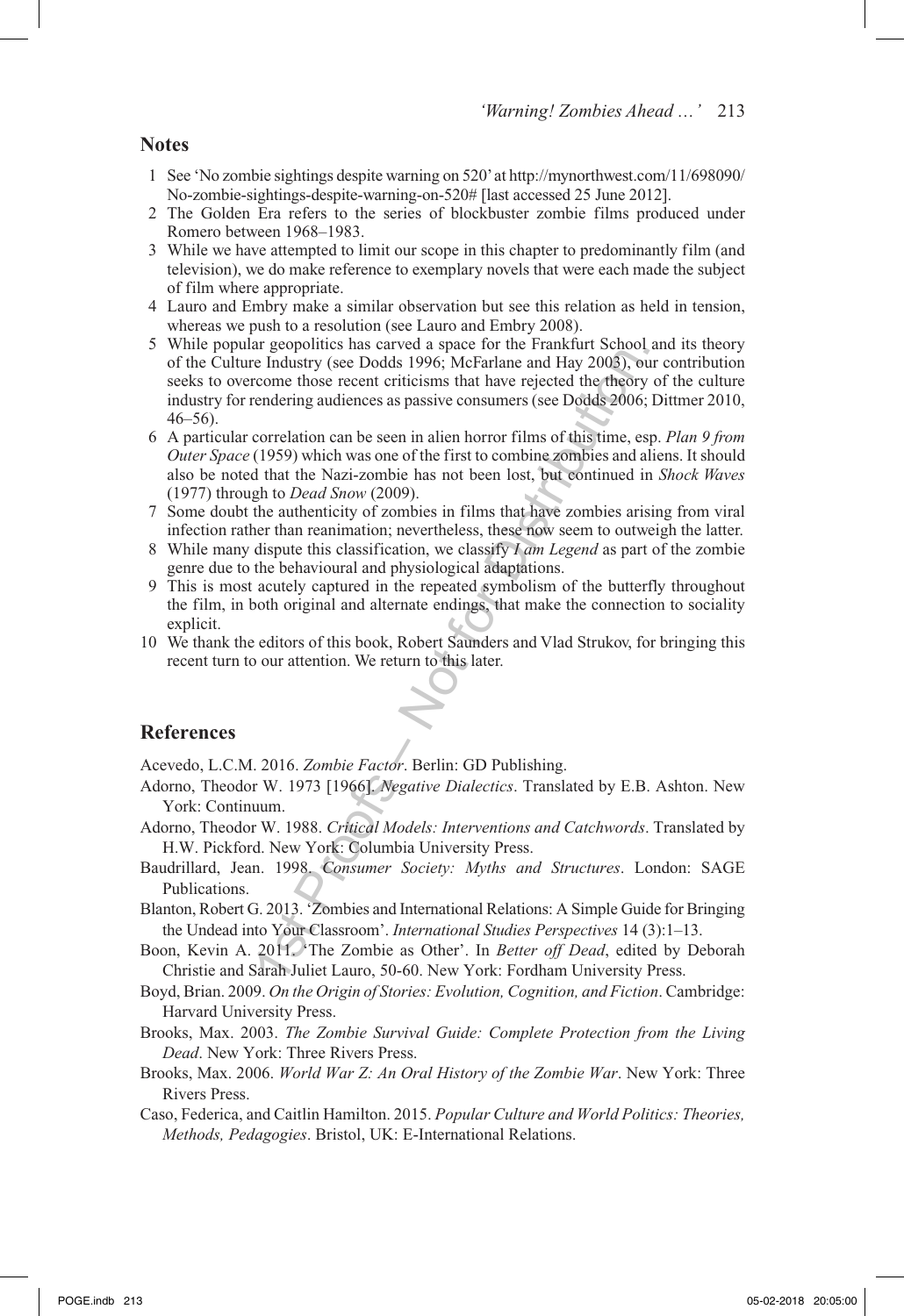Chang, Ha-Joon. 2005. *Kicking Away the Ladder*. London: Anthem Press.

- Clasen, Mathias. 2010. 'Vampire Apocalypse: A Biocultural Critique of Richard Matheson's *I Am Legend*'. *Philosophy and Literature* 34 (2):313–328.
- Dittmer, Jason. 2010. *Popular Culture, Geopolitics, and Identity*. Lanham, MD: Rowman & Littlefield.
- Dittmer, Jason, and Klaus Dodds. 2008. 'Popular Geopolitics Past and Future: Fandom, Identities and Audiences'. *Geopolitics* 13 (3):437–445.
- Dittmer, Jason, and Nicholas Gray. 2010. 'Popular Geopolitics 2.0: Towards Methodologies of the Everyday'. *Geography Compass* 4 (11):1664–1677.
- Dodds, Klaus. 1996. 'The 1982 Falklands War and a Critical Geopolitical Eye: Steve Bell and the If… Cartoons'. *Political Geography* 15 (6):571–592.
- 1. Cartons : *Political Geography* 15 (6):571-592.<br>
2006. 'Popular Geopolitics and Audience Dispositions: Jarovic Database (IMDb)'. *Transactions of the Institute of Bri*<br>
130.<br>
130.<br>
130.<br>
130.<br>
130.<br>
140. 2011. *Theories* Dodds, Klaus. 2006. 'Popular Geopolitics and Audience Dispositions: James Bond and the Internet Movie Database (IMDb)'. *Transactions of the Institute of British Geographers* 31 (2):116–130.
- Drezner, Daniel W. 2011. *Theories of International Politics and Zombies*. Princeton and Oxford: Princeton University Press.
- Giroux, Henry A. 2011. *Zombie Politics and Culture in the Age of Casino Capitalism*. New York: Peter Lang Publishing.
- Gunn, Joshua, and Shaun Treat. 2005. 'Zombie Trouble: A Propaedeutic on Ideological Subjectification and the Unconscious'. *Quarterly Journal of Speech Volume 91, 2005 – Issue 2* 91 (2):144–174.
- Hall, Derek. I. 2011. 'Varieties of Zombieism: Approaching Comparative Political Economy through *28 Days Later* and *Wild Zero*'. *International Studies Perspectives* 12 (1):1–17.

Hannah, Erin, and Rorden Wilkinson. 2014. Zombies and IR: A Critical Reading. *Politics*.

- Harman, Chris. 2009. *Zombie Capitalism: Global Crisis and the Relevance of Marx*. Chicago: Haymarket Books.
- Horkheimer, Max. 1972. 'Traditional and Critical Theory'. in *Critical Theory: Selected Essays*, edited by Max Horkheimer, 188–243. New York: Continuum.
- Horkheimer, Max. 2004 [1947]. *Eclipse of Reason*. New York: Continuum International Publishing Group.
- Horkheimer, Max, and Theodor W. Ador1994. *The Dialectic of Enlightenment*. London: Continuum.
- Koven, Mikel J. 2008. 'The Folklore of the Zombie Film'. In *Zombie Culture: Autopsies of the Living Dead*, edited by Shawb McIntosh and Marc Leverette, 19–34. Lanham, MD: Scarecrow Press.
- Lauro, Sarah Juliet, and Karen Embry. 2008. 'A Zombie Manifesto: The Nonhuman Condition in the Era of Advanced Capitalism'. *Boundary 2* 35 (1):85–108.
- Leach, MacEdward. 1961. 'Jamaican Duppy Lore'. *The Journal of American Folklore* 74 (293):207–215.
- Lubold, Gordon. 2014. 'Exclusive: The Pentagon Has a Plan to Stop the Zombie Apocalypse'. *Foreign Policy*, available at http://foreignpolicy.com/2014/05/13/exclusive-the-pentagonhas-a-plan-to-stop-the-zombie-apocalypse-seriously/ [last accessed 16 December 2016].
- MacDonald, Fraser, Rachel Hughes, and Klaus Dodds. 2010. *Observant States: Geopolitics and Visual Culture*. London and New York: I. B. Tauris.
- McFarlane, Thomas, and Iain Hay. 2003. 'The Battle for Seattle: Protest and Popular Geopolitics in The Australian Newspaper'. *Political Geography* 22 (2):211–232.
- McNally, David. 2011. *Monsters of the Market*. London: Brill.
- Marx, Karl, and Frederich Engels. 1976 [1848]. *The Communist Manifesto: Karl Marx Frederich Engels Collected Works, Vol.* 6. New York: International Publishers.